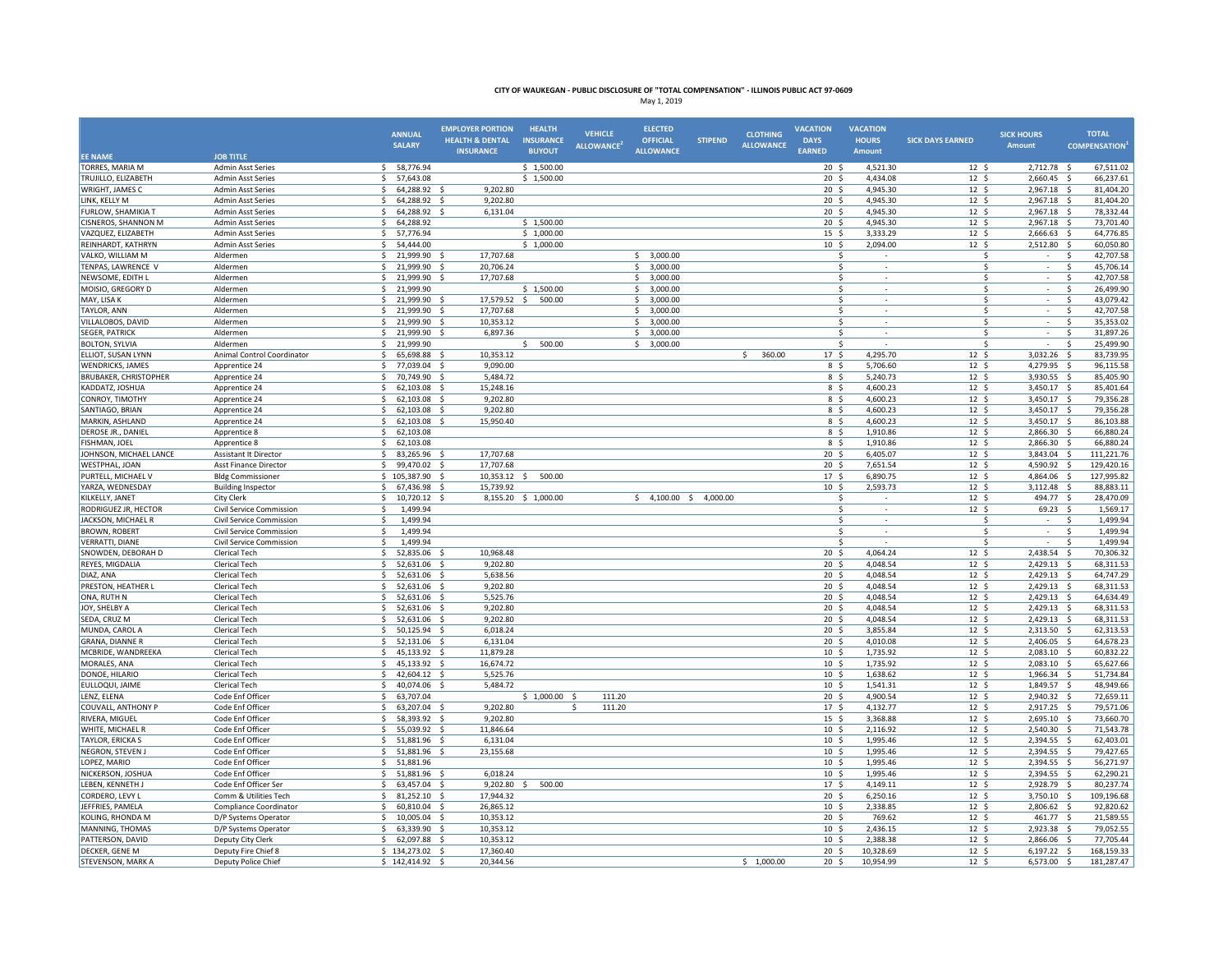|                                       |                                                          | <b>ANNUAL</b><br><b>SALARY</b>                  | <b>EMPLOYER PORTION</b><br><b>HEALTH &amp; DENTAL</b> | <b>HEALTH</b><br><b>INSURANCE</b> | <b>VEHICLE</b><br>ALLOWANCE <sup>2</sup> | <b>ELECTED</b><br><b>OFFICIAL</b> | <b>STIPEND</b> | <b>CLOTHING</b><br><b>ALLOWANCE</b> | <b>VACATION</b><br><b>DAYS</b>      | <b>VACATION</b><br><b>HOURS</b> | <b>SICK DAYS EARNED</b>            | <b>SICK HOURS</b><br><b>Amount</b> | <b>TOTAL</b><br><b>COMPENSATION</b> <sup>1</sup> |
|---------------------------------------|----------------------------------------------------------|-------------------------------------------------|-------------------------------------------------------|-----------------------------------|------------------------------------------|-----------------------------------|----------------|-------------------------------------|-------------------------------------|---------------------------------|------------------------------------|------------------------------------|--------------------------------------------------|
| <b>EE NAME</b>                        | <b>JOB TITLE</b>                                         |                                                 | <b>INSURANCE</b>                                      | <b>BUYOUT</b>                     |                                          | <b>ALLOWANCE</b>                  |                |                                     | <b>EARNED</b>                       | Amount                          |                                    |                                    |                                                  |
| <b>GUZMAN, GABRIEL A</b>              | Deputy Police Chief                                      | $$131,664.96$ \$                                | 13,364.16                                             |                                   |                                          |                                   |                | \$1,060.00                          | 20 <sub>5</sub>                     | 10,128.07                       | 12 <sup>5</sup>                    | $6,076.84$ \$                      | 162,294.04                                       |
| ZUPEC, KEITH ALLEN                    | Deputy Police Chief                                      | \$139,396.96                                    | - \$<br>20,344.56                                     |                                   |                                          |                                   |                | \$1,000.00                          | 20 <sub>5</sub>                     | 10,722.84                       | 12 <sup>5</sup>                    | 6,433.71                           | 177,898.07<br>5                                  |
| SMIGIELSKI, TINA M                    | Dir Finance & Admin                                      | \$156,023.92                                    |                                                       | \$1,500.00                        |                                          |                                   |                |                                     | $20 \frac{2}{3}$                    | 12,001.84                       | 12 <sup>5</sup>                    | $7,201.10$ \$                      | 176,726.86                                       |
| KISCHER, NOELLE                       | Dir Of Planning & Economic Dev                           | \$108,235.06\$                                  | 17,707.68                                             |                                   |                                          |                                   |                |                                     | 20 <sub>5</sub>                     | 8,325.77                        | 12 <sup>5</sup>                    | 4,995.46 \$                        | 139,263.98                                       |
| HEWITT, MICHAEL C                     | Dir Of Public Works                                      | \$113,533.94                                    |                                                       | \$1,000.00\$                      | 633.08                                   |                                   |                | $\mathsf{S}$<br>110.00              | 10 <sup>5</sup>                     | 4,366.69                        | $12 \quad$                         | 5,240.03                           | 124,883.74<br>$\mathsf{S}$                       |
| GARLAND, LARAESA Y                    | Director Community Block Grant                           | -Ś<br>82,015.96                                 | 6,897.36<br>- S                                       | \$<br>500.00                      |                                          |                                   |                |                                     | $15 \frac{2}{3}$                    | 4,731.69                        | $12 \text{ }$                      | 3,785.35                           | -Ś<br>97,930.36                                  |
| DIBBLE-LOVE, KATHLYN                  | Director Of Risk Management                              | S.<br>91,894.92                                 |                                                       | \$1,500.00                        |                                          |                                   |                |                                     | 10 <sup>5</sup>                     | 3,534.42                        | 12 <sup>5</sup>                    | 4,241.30 \$                        | 101,170.64                                       |
| MOTLEY, DAVID WAYNE                   | Director Pr & Marketing                                  | \$105,266.12                                    |                                                       | 11,259.12 \$ 1,000.00             |                                          |                                   |                |                                     | 20 <sub>5</sub>                     | 8,097.39                        | $12 \div$                          | 4,858.44                           | 130,481.07<br>- \$                               |
| <b>GALLEGOS, MARIA I</b>              | <b>Executive Asst To Mayor</b>                           | 69,560.96<br>S.                                 | 19,529.76<br>- \$                                     |                                   |                                          |                                   |                |                                     | 20 <sup>5</sup>                     | 5,350.84                        | 12 <sup>5</sup>                    | 3,210.51                           | 97,652.07<br>- \$                                |
| <b>BORJON, MARIA</b>                  | <b>Executive Secretary</b>                               | -Ś<br>72,271.96                                 | 17,707.68<br>- \$                                     |                                   |                                          |                                   |                |                                     | 20 <sup>5</sup>                     | 5,559.38                        | 12 <sup>5</sup>                    | 3,335.63                           | 98,874.65<br>- Ś                                 |
| STONE, PATRICIA                       | <b>Executive Secretary</b>                               | $\dot{\mathbf{s}}$<br>52,839.02<br>50,787.10 \$ | 17,707.68<br>-S                                       |                                   |                                          |                                   |                |                                     | 10 <sup>5</sup><br>10 <sup>5</sup>  | 2,032.27                        | $12 \text{ }$                      | 2,438.72                           | 75,017.69<br>−\$                                 |
| ALVAREZ, NATHALIE<br>JACKSON, CYNTHIA | <b>Executive Secretary</b>                               | \$<br>S.<br>50,787.10                           | 13,327.44                                             | \$1,000.00                        |                                          |                                   |                |                                     | 10 <sup>5</sup>                     | 1,953.35<br>1,953.35            | $12 \div$<br>12 <sup>5</sup>       | 2,344.02<br>2,344.02               | 68,411.91<br>- \$<br>56,084.47<br>- \$           |
| LOPEZ, JESSICA                        | <b>Executive Secretary</b><br><b>Finance Coordinator</b> | $\zeta$<br>51,102.92 \$                         | 20.344.56                                             |                                   |                                          |                                   |                |                                     | 10 <sup>5</sup>                     | 1,965.50                        | 12 <sup>5</sup>                    | 2,358.60 \$                        | 75,771.57                                        |
| SMITH, KAMIL                          | <b>Finance Coordinator</b>                               | \$<br>51,102.92 \$                              | 6,343.20                                              |                                   |                                          |                                   |                |                                     | $10 \frac{2}{3}$                    | 1,965.50                        | $12 \quad$                         | 2,358.60                           | 61,770.21<br>- Ś                                 |
| REED, MICHAEL D                       | <b>Finance Coordinator</b>                               | S.<br>51,102.92                                 |                                                       | \$1,500.00                        |                                          |                                   |                |                                     | $10 \frac{2}{3}$                    | 1,965.50                        | $12 \text{ }$                      | 2,358.60 \$                        | 56,927.01                                        |
| <b>DEROSE, MARK X</b>                 | Fire Battalion Chief                                     | \$124,928.10 \$                                 | 26,865.12                                             |                                   |                                          |                                   |                |                                     | 14 <sup>5</sup>                     | 6,726.90                        | $12 \quad$                         | 5,765.91                           | 164,286.03<br>$\ddot{\mathsf{S}}$                |
| LYONS, ERIC                           | Fire Battalion Chief                                     | \$120,125.90\$                                  | 20,344.56                                             |                                   |                                          |                                   |                |                                     | 14 <sup>5</sup>                     | 6,468.32                        | 12 <sup>5</sup>                    | 5,544.27 \$                        | 152,483.05                                       |
| <b>STICKELS, BRETT A</b>              | Fire Battalion Chief                                     | \$122,253.08                                    | 20.344.56<br>- \$                                     |                                   |                                          |                                   |                |                                     | 20 <sub>5</sub>                     | 9,404.08                        | $12 \quad$                         | 5,642.45 \$                        | 157,644.17                                       |
| CAMARATO, DOUGLAS D                   | Fire Battalion Chief                                     | \$122,253.08                                    | 20,344.56<br>- S                                      |                                   |                                          |                                   |                |                                     | $14 \;$ \$                          | 6,582.86                        | $12 \quad$                         | 5,642.45                           | 154,822.95<br>$\dot{\mathbf{S}}$                 |
| <b>VERBRICK, JOEL A</b>               | Fire Captain 24                                          | \$111,950.02                                    | 17,707.68<br>- \$                                     |                                   |                                          |                                   |                |                                     | 14 <sup>5</sup>                     | 14,512.04                       | 12 <sup>5</sup>                    | 6,219.45                           | 150,389.19<br>- \$                               |
| <b>SOLER, ANTHONY M</b>               | Fire Captain 24                                          | \$11,950.02\$                                   | 20,344.56                                             |                                   |                                          |                                   |                |                                     | 14 <sup>5</sup>                     | 14,512.04                       | $12 \div$                          | $6,219.45$ \$                      | 153,026.07                                       |
| <b>BURLESON, MATTHEW A</b>            | Fire Captain 24                                          | \$110,361.94\$                                  | 18,759.12                                             |                                   |                                          |                                   |                |                                     | 14 <sup>5</sup>                     | 14,306.18                       | 12 <sup>5</sup>                    | $6,131.22$ \$                      | 149,558.46                                       |
| <b>BRIDGES, GEORGE</b>                | Fire Chief 8                                             | \$150,965.92\$                                  | 20,344.56                                             |                                   |                                          |                                   |                |                                     | $20 \frac{2}{3}$                    | 11,612.76                       | $12 \div$                          | 6,967.66 \$                        | 189,890.90                                       |
| <b>BURKMAN, STEVEN A</b>              | Fire Lieutenant 24                                       | \$104,103.92                                    | - \$                                                  | 10,353.12 \$ 500.00               |                                          |                                   |                |                                     | $14 \text{ }$                       | 13,494.95                       | $12 \quad$                         | 5,783.55 \$                        | 134,235.54                                       |
| DAWSON, PAUL F                        | Fire Lieutenant 24                                       | 99,246.94<br>-\$                                |                                                       | \$1,500.00                        |                                          |                                   |                |                                     | 14S                                 | 12,865.34                       | 12 <sup>5</sup>                    | 5,513.72 \$                        | 119,126.00                                       |
| <b>KUBLANK, DANIEL F</b>              | Fire Lieutenant 24                                       | \$104,103.92\$                                  | 20,344.56                                             |                                   |                                          |                                   |                |                                     | 14 <sup>5</sup>                     | 13,494.95                       | 12 <sup>5</sup>                    | 5,783.55 \$                        | 143,726.98                                       |
| PEASE, MICHAEL E                      | Fire Lieutenant 24                                       | \$104,103.92                                    |                                                       | \$1,500.00                        |                                          |                                   |                |                                     | 14S                                 | 13,494.95                       | 12 <sup>5</sup>                    | 5,783.55 \$                        | 124,882.42                                       |
| MAYFIELD, KENNETH S                   | Fire Lieutenant 24                                       | \$104,103.92                                    | 20,344.56                                             |                                   |                                          |                                   |                |                                     | 14 <sub>5</sub>                     | 13,494.95                       | $12 \div$                          | 5,783.55                           | 143,726.98<br>-\$                                |
| KONCKI, RYAN M                        | Fire Lieutenant 24                                       | \$104,103.92                                    | 20,344.56                                             |                                   |                                          |                                   |                |                                     | 12 <sup>5</sup>                     | 11,567.10                       | 12 <sup>5</sup>                    | 5,783.55                           | - Ś<br>141,799.13                                |
| <b>BROWN, JEREMY S</b>                | Fire Lieutenant 24                                       | \$104,103.92\$                                  | 20,344.56                                             |                                   |                                          |                                   |                |                                     | 14 <sup>5</sup>                     | 13,494.95                       | 12 <sup>5</sup>                    | 5,783.55                           | s.<br>143,726.98                                 |
| <b>BUNTROCK, BRADLEY J</b>            | Fire Lieutenant 24                                       | $$104,103.92$ \$                                | 19,529.76                                             |                                   |                                          |                                   |                |                                     | 14 <sup>5</sup>                     | 13,494.95                       | 12 <sup>5</sup>                    | 5,783.55 \$                        | 142,912.18                                       |
| LOYAL, BARRY R                        | Fire Lieutenant 24                                       | \$104,103.92\$                                  |                                                       | 10,353.12 \$ 500.00               |                                          |                                   |                |                                     | 14S                                 | 13,494.95                       | $12 \text{ }$                      | 5,783.55 \$                        | 134,235.54                                       |
| PAISER, GREGG M                       | Fire Lieutenant 24                                       | $$104,103.92$ \$                                | 26,865.12                                             |                                   |                                          |                                   |                |                                     | 14S                                 | 13,494.95                       | $12 \div$                          | 5,783.55                           | 150,247.54<br>-\$                                |
| SWITALSKI, JOHN S                     | Fire Lieutenant 24                                       | \$104,103.92\$                                  | 20,344.56                                             |                                   |                                          |                                   |                |                                     | 14S                                 | 13,494.95                       | 12 <sup>5</sup>                    | 5,783.55 \$                        | 143,726.98                                       |
| VAZQUEZ, MARCO A                      | Fire Lieutenant 24                                       | \$104,103.92\$                                  | 20.344.56                                             |                                   |                                          |                                   |                |                                     | 14 <sup>5</sup>                     | 13,494.95                       | 12 <sup>5</sup>                    | 5,783.55 \$                        | 143,726.98                                       |
| <b>KRUSE, JOHN E</b>                  | Fire Lieutenant 24                                       | $$104,103.92$ \$<br>S.<br>99,246.94             | 20,344.56<br>20,344.56<br>- 5                         |                                   |                                          |                                   |                |                                     | 14S<br>14 <sup>5</sup>              | 13,494.95<br>12,865.34          | 12 <sup>5</sup>                    | 5,783.55 \$                        | 143,726.98<br>137,970.56<br>- \$                 |
| MOUNT, JACOB C<br>DAVIS, STEVEN G     | Fire Lieutenant 24<br>Fire Lieutenant 24                 | \$104,103.92                                    | 17,579.52                                             |                                   |                                          |                                   |                |                                     | $12 \frac{2}{7}$                    | 11,567.10                       | $12 \text{ }$<br>$12 \quad$        | 5,513.72<br>5,783.55               | 139,034.09<br>- Ś                                |
| SCHEJBAL, MICHAEL C                   | Fire Lieutenant 24                                       | 102,422.06 \$                                   | 20,344.56                                             |                                   |                                          |                                   |                |                                     | 12 <sup>5</sup>                     | 11,380.23                       | 12 <sup>5</sup>                    | 5,690.11                           | 139,836.96<br>- \$                               |
| WARD, SCOTT D                         | Fire Lieutenant 24                                       | \$104,103.92\$                                  | 20,344.56                                             |                                   |                                          |                                   |                |                                     | 12 <sup>5</sup>                     | 11,567.10                       | 12 <sup>5</sup>                    | 5,783.55                           | 141,799.13<br>$\mathsf{S}$                       |
| <b>MUDRAK, STEVEN S</b>               | Fire Lieutenant 24                                       | $$104,103.92$ \$                                | 20,344.56                                             |                                   |                                          |                                   |                |                                     | 12 <sup>5</sup>                     | 11,567.10                       | $12 \quad$                         | 5,783.55 \$                        | 141,799.13                                       |
| PIETRASZAK, MARK E                    | Fire Lieutenant 24                                       | \$104,103.92\$                                  | 20,344.56                                             |                                   |                                          |                                   |                |                                     | 12 <sup>5</sup>                     | 11,567.10                       | $12 \text{ }$                      | 5,783.55 \$                        | 141,799.13                                       |
| SHAFFER, JOSEPH.                      | Fire Lieutenant 24                                       | $$102,422.06$ \$                                |                                                       | 18,759.12 \$ 1,500.00             |                                          |                                   |                |                                     | $12 \frac{2}{7}$                    | 11,380.23                       | $12 \quad$                         | 5,690.11 \$                        | 139,751.52                                       |
| CARRIER, JOHN M                       | Fire Lieutenant 24                                       | \$104,103.92\$                                  | 20,344.56                                             |                                   |                                          |                                   |                |                                     | 12 <sup>5</sup>                     | 11,567.10                       | 12 <sup>5</sup>                    | 5,783.55 \$                        | 141,799.13                                       |
| ZUPEC, TODD M                         | Fire Lieutenant 8                                        | \$99,246.94\$                                   | 20,344.56                                             |                                   |                                          |                                   |                |                                     | 20 <sub>5</sub>                     | 7,634.38                        | 12 <sup>5</sup>                    | 4,580.63 \$                        | 131,806.51                                       |
| LENZI, STEVEN G                       | Fire Marshall 8                                          | \$122,503.08\$                                  | 20,344.56                                             |                                   |                                          |                                   |                |                                     | 20 <sub>5</sub>                     | 9,423.31                        | 12 <sup>5</sup>                    | 5,653.99 \$                        | 157,924.94                                       |
| TEN PAS, LAWRENCE J                   | Fire Prevention Insp                                     | \$<br>79,514.00                                 | 16,674.72<br>-\$                                      |                                   |                                          |                                   |                |                                     | 20 <sub>5</sub>                     | 6,116.46                        | $12 \div$                          | 3,669.88                           | 105,975.06<br>-\$                                |
| <b>GUADARRAMA, ISABEL</b>             | <b>Gis Analyst</b>                                       | Ŝ.<br>58,516.12                                 | 6,897.36                                              |                                   |                                          |                                   |                |                                     | 10 <sup>5</sup>                     | 2,250.62                        | 12 <sup>5</sup>                    | 2,700.74                           | 70,364.84                                        |
| <b>BORJON, JESSICA</b>                | Hr Generalist                                            | \$<br>59.686.90                                 | S.<br>10,353.12                                       |                                   |                                          |                                   |                |                                     | 10 <sub>5</sub>                     | 2.295.65                        | 12 <sup>5</sup>                    | 2,754.78                           | s.<br>75.090.45                                  |
| <b>IRVING, MEGAN</b>                  | Hr Generalist                                            | 58,516.12<br>-S                                 |                                                       |                                   |                                          |                                   |                |                                     | 10 <sup>5</sup>                     | 2,250.62                        | 12 <sup>5</sup>                    | 2,700.74 \$                        | 63,467.48                                        |
| JONES, TAMEIKA                        | Human Resources Director                                 | \$118,533.94\$                                  | 851.36                                                |                                   |                                          |                                   |                |                                     | $15 \frac{2}{3}$                    | 6,838.50                        | $12 \quad$                         | 5,470.80 \$                        | 131,694.59                                       |
| CARSTENS, SCOTT G                     | Journeyman Ff 24                                         | \$<br>92,894.88                                 | 11,879.28<br>$\mathbf{\hat{S}}$                       |                                   |                                          |                                   |                |                                     | 14 <sup>5</sup>                     | 12,041.93                       | 12 <sup>5</sup>                    | 5,160.83                           | $\mathsf{S}$<br>121,976.92                       |
| DELONCKER, WAYNE M                    | Journeyman Ff 24                                         | S.<br>88,924.94 \$                              | 17,359.68                                             |                                   |                                          |                                   |                |                                     | 14 <sup>5</sup>                     | 11,527.31                       | 12 <sup>5</sup>                    | 4,940.27                           | 122,752.20<br>- \$                               |
| SQUIRES, GREGORY L                    | Journeyman Ff 24                                         | -Ś<br>92.894.88                                 | - Ś<br>23.810.00                                      |                                   |                                          |                                   |                |                                     | 14S                                 | 12.041.93                       | 12 <sup>5</sup>                    | 5,160.83                           | s.<br>133.907.64                                 |
| BROWN, DANIEL P                       | Journeyman Ff 24                                         | -\$<br>92,894.88 \$                             | 11,879.28                                             |                                   |                                          |                                   |                |                                     | $14 \; \text{S}$                    | 12,041.93                       | $12 \text{ }$                      | $5,160.83$ \$                      | 121,976.92                                       |
| MCGRAIN, TIMOTHY R                    | Journeyman Ff 24                                         | $\dot{\mathbf{S}}$<br>92,894.88                 | - 5<br>6,131.04                                       |                                   |                                          |                                   |                |                                     | 14S                                 | 12,041.93                       | 12 <sup>5</sup>                    | 5,160.83                           | 116,228.68<br>- \$                               |
| VAN HORN, RICHARD C                   | Journeyman Ff 24                                         | <sup>\$</sup><br>92,894.88                      | 16,674.72<br>-S                                       |                                   |                                          |                                   |                |                                     | 14 <sup>5</sup>                     | 12,041.93                       | $12 \div$                          | 5,160.83                           | s.<br>126,772.36                                 |
| HUTCHISON, ROBERT A                   | Journeyman Ff 24                                         | Ŝ.<br>92,894.88                                 | 5,638.56                                              |                                   |                                          |                                   |                |                                     | 12 <sup>5</sup>                     | 10,321.65                       | 12 <sup>5</sup>                    | 5,160.83                           | -\$<br>114,015.92                                |
| <b>HARVEY, ROBERT K</b>               | Journeyman Ff 24                                         | -Ś<br>92.894.88                                 | $\dot{\mathbf{s}}$<br>9.202.80<br>- 9                 |                                   |                                          |                                   |                |                                     | 14S                                 | 12.041.93                       | 12 <sup>5</sup>                    | 5,160.83                           | s.<br>119.300.44                                 |
| RAU, BRIAN G<br>RAMOS, ALFONSO        | Journeyman Ff 24                                         | 92,894.88<br>-\$<br>92,894.88<br>Ŝ.             | 6,131.04<br>11,879.28<br>- \$                         |                                   |                                          |                                   |                |                                     | $12 \frac{2}{7}$<br>12 <sup>5</sup> | 10,321.65<br>10,321.65          | $12 \text{ }$                      | 5,160.83<br>5,160.83 \$            | 114,508.40<br>- \$<br>120,256.64                 |
| PAWLIK, MARK C                        | Journeyman Ff 24<br>Journeyman Ff 24                     | \$<br>92,894.88                                 | $\mathsf{S}$<br>11,879.28                             |                                   |                                          |                                   |                |                                     | 12 <sup>5</sup>                     | 10,321.65                       | 12 <sup>5</sup><br>12 <sup>5</sup> | 5,160.83                           | 120,256.64<br>$\ddot{\varsigma}$                 |
| JOSEPH, MICHAEL S                     | Journeyman Ff 24                                         | 92,894.88 \$<br>-S                              | 11,084.00                                             |                                   |                                          |                                   |                |                                     | 12 <sup>5</sup>                     | 10,321.65                       | 12 <sup>5</sup>                    | 5,160.83 \$                        | 119,461.36                                       |
|                                       |                                                          |                                                 |                                                       |                                   |                                          |                                   |                |                                     |                                     |                                 |                                    |                                    |                                                  |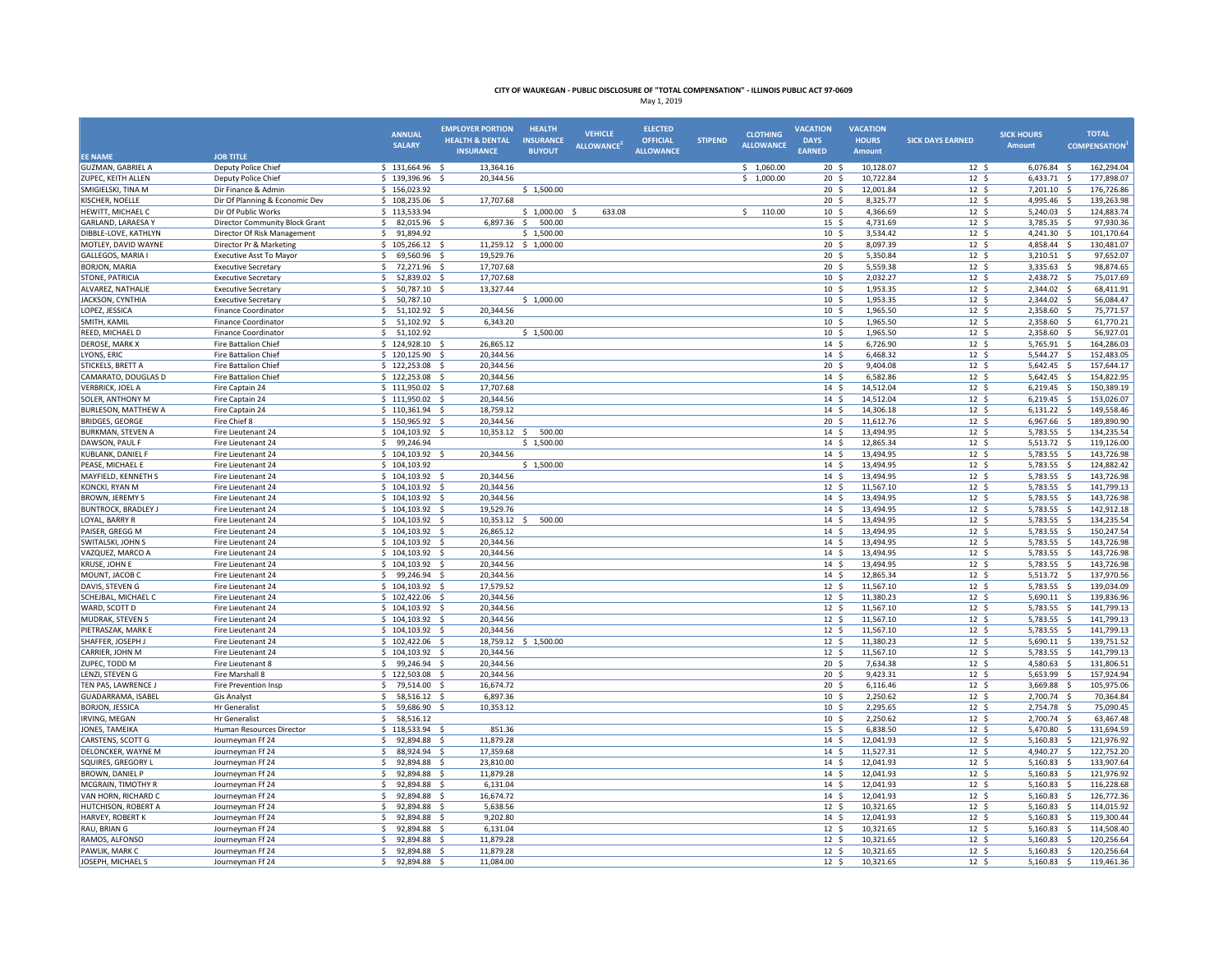|                                               |                                      | <b>ANNUAL</b>                             | <b>EMPLOYER PORTION</b><br><b>HEALTH &amp; DENTAL</b> | <b>HEALTH</b><br><b>INSURANCE</b> | <b>VEHICLE</b>   | <b>ELECTED</b><br><b>OFFICIAL</b> | <b>STIPEND</b> | <b>CLOTHING</b>  | <b>VACATION</b><br><b>DAYS</b>      | <b>VACATION</b><br><b>HOURS</b> | <b>SICK DAYS EARNED</b> | <b>SICK HOURS</b>          | <b>TOTAL</b>                                   |
|-----------------------------------------------|--------------------------------------|-------------------------------------------|-------------------------------------------------------|-----------------------------------|------------------|-----------------------------------|----------------|------------------|-------------------------------------|---------------------------------|-------------------------|----------------------------|------------------------------------------------|
| <b>EE NAME</b>                                | <b>JOB TITLE</b>                     | <b>SALARY</b>                             | <b>INSURANCE</b>                                      | <b>BUYOUT</b>                     | <b>ALLOWANCE</b> | <b>ALLOWANCE</b>                  |                | <b>ALLOWANCE</b> | <b>EARNED</b>                       | Amount                          |                         | <b>Amount</b>              | <b>COMPENSATION</b>                            |
| SCHMIDT, ROBERT A                             | Journeyman Ff 24                     | 92,894.88 \$<br>S.                        | 9,202.80                                              |                                   |                  |                                   |                |                  | $12 \div$                           | 10,321.65                       | 12 <sup>5</sup>         | $5,160.83$ \$              | 117,580.16                                     |
| RICE, PAUL A                                  | Journeyman Ff 24                     | \$<br>92,894.88 \$                        | 11,084.00                                             |                                   |                  |                                   |                |                  | 12 <sup>5</sup>                     | 10,321.65                       | 12 <sup>5</sup>         | 5,160.83 \$                | 119,461.36                                     |
| <b>BJORING, LYLE S</b>                        | Journeyman Ff 24                     | \$<br>92,894.88 \$                        | 11,084.00                                             |                                   |                  |                                   |                |                  | 12S                                 | 10,321.65                       | 12 <sup>5</sup>         | 5,160.83 \$                | 119,461.36                                     |
| O'LEAR, JAMES                                 | Journeyman Ff 24                     | -\$<br>92,894.88                          | 11,084.00                                             |                                   |                  |                                   |                |                  | $14 \; \text{S}$                    | 12,041.93                       | $12 \div$               | 5,160.83                   | 121,181.64<br>\$                               |
| FUDGE, MICHAEL S                              | Journeyman Ff 24                     | -Ś<br>92,894.88                           | 17,359.68<br>- S                                      |                                   |                  |                                   |                |                  | 12 <sup>5</sup>                     | 10,321.65                       | 12 <sup>5</sup>         | 5,160.83                   | -\$<br>125,737.04                              |
| THOMAS, LAURALEA                              | Journeyman Ff 24                     | 92,894.88<br>-Ś                           | 6,018.24<br>- \$                                      |                                   |                  |                                   |                |                  | 12 <sup>5</sup>                     | 10,321.65                       | 12 <sup>5</sup>         | 5,160.83                   | 114,395.60<br>$\ddot{\varsigma}$               |
| REPEC, SCOTT R                                | Journeyman Ff 24                     | -S<br>92,894.88 \$                        | 9,202.80                                              |                                   |                  |                                   |                |                  | 12 <sup>5</sup>                     | 10,321.65                       | 12 <sup>5</sup>         | 5,160.83                   | - \$<br>117,580.16                             |
| FERGUSON, CHRISTOPHER M                       | Journeyman Ff 24                     | \$<br>92,894.88                           | 22,453.44<br>- 5                                      |                                   |                  |                                   |                |                  | 12 <sup>5</sup>                     | 10,321.65                       | $12 \quad$              | 5,160.83                   | -\$<br>130,830.80                              |
| MARKS, BRIAN E                                | Journeyman Ff 24                     | 92,894.88<br>-Ś                           | 11,084.00<br>- 9                                      |                                   |                  |                                   |                |                  | $12 \frac{2}{7}$                    | 10,321.65                       | $12 \div$               | 5,160.83                   | 119,461.36<br>$\mathsf{s}$                     |
| SLADE, ADAM M                                 | Journeyman Ff 24                     | 92,894.88<br>-Ś                           | 11,879.28<br>- Ś                                      |                                   |                  |                                   |                |                  | 12 <sup>5</sup>                     | 10,321.65                       | 12 <sup>5</sup>         | 5,160.83                   | 120,256.64<br>-\$                              |
| CASPER, TED N                                 | Journeyman Ff 24                     | 92,894.88<br>-Ś                           | 11,084.00                                             |                                   |                  |                                   |                |                  | 12 <sup>5</sup>                     | 10,321.65                       | 12 <sup>5</sup>         | 5,160.83                   | 119,461.36<br>-\$                              |
| JACOBI, BRIAN E                               | Journeyman Ff 24                     | 92,894.88<br>-Ś                           |                                                       | \$1,500.00                        |                  |                                   |                |                  | $12 \frac{2}{7}$                    | 10,321.65                       | $12 \quad$              | 5,160.83                   | -\$<br>109,877.36                              |
| GONWA, CHAD D                                 | Journeyman Ff 24                     | \$<br>92,894.88                           | 11,084.00<br>- S                                      |                                   |                  |                                   |                |                  | 12 <sup>5</sup>                     | 10,321.65                       | 12 <sup>5</sup>         | $5,160.83$ \$              | 119,461.36                                     |
| MCCLINTON, DAMIEN L                           | Journeyman Ff 24                     | <sub>S</sub><br>92,894.88                 | 11,084.00                                             |                                   |                  |                                   |                |                  | 12 <sup>5</sup>                     | 10,321.65                       | 12 <sup>5</sup>         | 5,160.83                   | S.<br>119,461.36                               |
| BARBOSA, SEAN C                               | Journeyman Ff 24                     | Ŝ.<br>92.894.88 \$                        | 11.084.00                                             |                                   |                  |                                   |                |                  | 12 <sup>5</sup>                     | 10.321.65                       | 12 <sup>5</sup>         | 5,160.83                   | s.<br>119.461.36                               |
| DINICOLA, JONATHAN E                          | Journeyman Ff 24                     | \$<br>89,617.06 \$                        | 11,084.00                                             |                                   |                  |                                   |                |                  | $12 \frac{2}{7}$                    | 9,957.45                        | $12 \quad$              | 4,978.73 \$                | 115,637.24                                     |
| JOHNSON, EARLE J                              | Journeyman Ff 24                     | \$<br>92,894.88 \$<br><sup>5</sup>        | 23,810.00<br>23.810.00<br>−\$                         |                                   |                  |                                   |                |                  | 12 <sup>5</sup>                     | 10,321.65                       | 12 <sup>5</sup>         | 5,160.83                   | - \$<br>132,187.36<br>$\mathsf{S}$             |
| WOLCZYZ, MICHAEL W                            | Journeyman Ff 24                     | 92,894.88<br>-Ś                           |                                                       |                                   |                  |                                   |                |                  | 12 <sup>5</sup>                     | 10,321.65                       | $12 \div$<br>$12 \div$  | 5,160.83                   | 132,187.36<br>109,377.36<br>$\dot{\mathbf{S}}$ |
| BORDONARO, DANIEL P<br><b>BANDEL, BRIAN G</b> | Journeyman Ff 24                     | 92,894.88<br>-Ś<br>92,894.88              | 15,950.40                                             | \$1,000.00                        |                  |                                   |                |                  | $12 \frac{2}{7}$<br>12 <sup>5</sup> | 10,321.65<br>10,321.65          | 12 <sup>5</sup>         | 5,160.83<br>5,160.83       | $\mathbf{\hat{S}}$<br>124,327.76               |
| <b>BAKKE, ERIC H</b>                          | Journeyman Ff 24<br>Journeyman Ff 24 | 92,894.88<br>\$                           | 23,810.00<br>- 5                                      |                                   |                  |                                   |                |                  | 12 <sup>5</sup>                     | 10,321.65                       | 12 <sup>5</sup>         | $5,160.83$ \$              | 132,187.36                                     |
| MOSS, ELIZABETH A                             | Journeyman Ff 24                     | 92,894.88<br>-S                           | 11,084.00                                             |                                   |                  |                                   |                |                  | 12 <sup>5</sup>                     | 10,321.65                       | 12 <sup>5</sup>         | 5,160.83 \$                | 119,461.36                                     |
| BABB, J M                                     | Journeyman Ff 24                     | <sup>5</sup><br>92,894.88                 | $\prec$<br>6,131.04                                   |                                   |                  |                                   |                |                  | 10 <sup>5</sup>                     | 8,601.38                        | $12 \div$               | 5,160.83                   | 112,788.12<br>-\$                              |
| HEINTZ, KEVIN                                 | Journeyman Ff 24                     | -Ś<br>89,617.06                           | 11,879.28                                             |                                   |                  |                                   |                |                  | 10 <sup>5</sup>                     | 8,297.88                        | 12 <sup>5</sup>         | 4,978.73                   | - \$<br>114,772.94                             |
| JACKSON, MARCUS G                             | Journeyman Ff 24                     | \$<br>92,894.88                           | - S<br>5,638.56                                       |                                   |                  |                                   |                |                  | 10 <sup>5</sup>                     | 8,601.38                        | 12 <sup>5</sup>         | 5,160.83                   | - \$<br>112,295.64                             |
| KOHNKE, CHRIS                                 | Journeyman Ff 24                     | -S<br>89,617.06 \$                        | 6,131.04                                              |                                   |                  |                                   |                |                  | 10 <sup>5</sup>                     | 8,297.88                        | 12 <sup>5</sup>         | 4,978.73 \$                | 109,024.70                                     |
| KOCH, JEFFREY R                               | Journeyman Ff 24                     | \$<br>89,617.06 \$                        | 23,810.00                                             |                                   |                  |                                   |                |                  | 10 <sup>5</sup>                     | 8,297.88                        | $12 \quad$              | 4,978.73                   | 126,703.66<br>- S                              |
| SKEWES, NATHAN                                | Journeyman Ff 24                     | $\mathsf{s}$<br>89,617.06                 | 17,359.68<br>- \$                                     |                                   |                  |                                   |                |                  | 10 <sup>5</sup>                     | 8,297.88                        | $12 \div$               | 4,978.73                   | 120,253.34<br>- \$                             |
| CALABRESE, JOHN                               | Journeyman Ff 24                     | -Ś<br>89,617.06                           | 11,084.00                                             |                                   |                  |                                   |                |                  | 10 <sup>5</sup>                     | 8,297.88                        | 12 <sup>5</sup>         | 4,978.73                   | 113,977.66<br>$\dot{\mathbf{S}}$               |
| WINTERCORN, MICHAEL J                         | Journeyman Ff 24                     | $\mathsf{s}$<br>89.617.06                 | 11.084.00<br>- \$                                     |                                   |                  |                                   |                |                  | 10 <sub>5</sub>                     | 8.297.88                        | 12 <sup>5</sup>         | 4.978.73                   | s.<br>113.977.66                               |
| KOLAR, MARK T                                 | Journeyman Ff 24                     | 89,617.06 \$<br>\$                        | 15,739.92                                             |                                   |                  |                                   |                |                  | $10 \; \text{S}$                    | 8,297.88                        | $12 \div$               | 4,978.73 \$                | 118,633.58                                     |
| <b>IHLEN, PETER J</b>                         | Journeyman Ff 24                     | 89,617.06 \$<br>\$                        | 23,810.00                                             |                                   |                  |                                   |                |                  | 10 <sup>5</sup>                     | 8,297.88                        | 12 <sup>5</sup>         | 4,978.73 \$                | 126,703.66                                     |
| ZAHN, GREGORY K                               | Journeyman Ff 24                     | <sup>5</sup><br>89,617.06                 | 23,810.00                                             |                                   |                  |                                   |                |                  | 10 <sup>5</sup>                     | 8,297.88                        | $12 \quad$              | 4,978.73                   | 126,703.66<br>S.                               |
| CLASEN, THOMAS W                              | Journeyman Ff 24                     | \$<br>89,617.06                           | 23,810.00<br>- \$                                     |                                   |                  |                                   |                |                  | 10 <sup>5</sup>                     | 8,297.88                        | 12 <sup>5</sup>         | 4,978.73                   | - \$<br>126,703.66                             |
| LYNCH, TROY A                                 | Journeyman Ff 24                     | \$<br>89,617.06                           | - \$<br>15,950.40                                     |                                   |                  |                                   |                |                  | 10 <sup>5</sup>                     | 8,297.88                        | 12 <sup>5</sup>         | 4,978.73 \$                | 118,844.06                                     |
| SHEAHAN, MATTHEW J                            | Journeyman Ff 24                     | 89,617.06<br>\$                           | 16,674.72<br>- S                                      |                                   |                  |                                   |                |                  | $10 \; \text{S}$                    | 8,297.88                        | $12 \quad$              | 4,978.73                   | 119,568.38<br>- \$                             |
| LARSON, TRAVIS M                              | Journeyman Ff 24                     | $\mathsf{S}$<br>89,617.06                 | 23,810.00<br>- \$                                     |                                   |                  |                                   |                |                  | 10 <sup>5</sup>                     | 8,297.88                        | 12 <sup>5</sup>         | 4,978.73                   | 126,703.66<br>- \$                             |
| FREEMAN JR, DAVID E                           | Journeyman Ff 24                     | $\leq$<br>89,617.06                       | 17,359.68                                             |                                   |                  |                                   |                |                  | 10 <sub>5</sub>                     | 8,297.88                        | $12 \div$               | 4,978.73                   | 120,253.34<br>-Ś                               |
| JOHNSON, JUSTIN A                             | Journeyman Ff 24                     | -Ś<br>87,258.08                           | 16,674.72                                             |                                   |                  |                                   |                |                  | 10 <sup>5</sup>                     | 8,079.45                        | 12 <sup>5</sup>         | 4,847.67                   | -\$<br>116,859.92                              |
| OLSON, NEAL A                                 | Journeyman Ff 24                     | 87,258.08<br>-Ś                           | 23,810.00<br>-Ś                                       |                                   |                  |                                   |                |                  | 10 <sup>5</sup>                     | 8,079.45                        | 12 <sup>5</sup>         | 4,847.67                   | S.<br>123,995.20                               |
| DIAZ, RENE A                                  | Journeyman Ff 24                     | 84,899.88<br>-S<br>-S                     | 16,674.72<br>- \$                                     |                                   |                  |                                   |                |                  | 10 <sup>5</sup>                     | 7,861.10                        | 12 <sup>5</sup>         | 4,716.66 \$                | 114,152.36                                     |
| RYNDERS, DUSTIN R<br>MCDONALD, ROBERT         | Journeyman Ff 24                     | 87,258.08 \$<br><sub>S</sub><br>84,899.88 | 23,810.00<br>15,950.40<br>- S                         |                                   |                  |                                   |                |                  | 10 <sup>5</sup><br>10 <sup>5</sup>  | 8,079.45<br>7,861.10            | $12 \quad$<br>$12 \div$ | 4,847.67 \$<br>4,716.66 \$ | 123,995.20<br>113,428.04                       |
| GALLAGHER, MICHAEL                            | Journeyman Ff 24<br>Journeyman Ff 24 | -Ś<br>87,258.08                           | 6,131.04                                              |                                   |                  |                                   |                |                  | 10 <sup>5</sup>                     | 8,079.45                        | 12 <sup>5</sup>         | 4,847.67                   | - \$<br>106,316.24                             |
| <b>UGALDE, GEORGE A</b>                       | Journeyman Ff 24                     | \$<br>84.899.88                           | 9,202.80<br>- S                                       |                                   |                  |                                   |                |                  | 8 <sup>5</sup>                      | 6.288.88                        | 12 <sup>5</sup>         | 4,716.66                   | $\mathsf{S}$<br>105,108.22                     |
| VALENTINE, JONATHAN M                         | Journeyman Ff 24                     | 84,899.88<br>\$                           |                                                       | \$1,000.00                        |                  |                                   |                |                  | 8\$                                 | 6,288.88                        | $12 \quad$              | 4,716.66                   | 96,905.42<br>- S                               |
| SHCHEKIN, ALEKSANDER                          | Journeyman Ff 24                     | \$<br>84,899.88                           |                                                       | \$1,500.00                        |                  |                                   |                |                  | 8 \$                                | 6,288.88                        | 12 <sup>5</sup>         | 4,716.66                   | 97,405.42<br>$\dot{\mathbf{S}}$                |
| GRUDE, CHRISTIAN                              | Journeyman Ff 24                     | 84,899.88                                 | 11,084.00                                             |                                   |                  |                                   |                |                  | 8 <sup>5</sup>                      | 6,288.88                        | $12 \text{ }$           | 4,716.66                   | 106,989.42<br>$\mathsf{s}$                     |
| CAVANAUGH, MICHAEL O                          | Journeyman Ff 24                     | 84.899.88                                 | 15,950.40                                             |                                   |                  |                                   |                |                  | 8 \$                                | 6,288.88                        | 12 <sup>5</sup>         | 4,716.66                   | -Ś<br>111.855.82                               |
| JOHNSON, EDWARD                               | Journeyman Ff 24                     | 84,899.88<br>-\$                          | 16,674.72                                             |                                   |                  |                                   |                |                  | 8\$                                 | 6,288.88                        | $12 \text{ }$           | 4,716.66                   | 112,580.14<br>-\$                              |
| PELLEGRINO, MICHAEL                           | Journeyman Ff 24                     | 84,899.88 \$<br>\$                        | 15,865.20                                             |                                   |                  |                                   |                |                  | 8\$                                 | 6,288.88                        | $12 \quad$              | 4,716.66                   | 111,770.62<br>- \$                             |
| AGOS, MICHAEL                                 | Journeyman Ff 24                     | 84,899.88<br>\$                           | 10,887.36<br>- \$                                     |                                   |                  |                                   |                |                  | 8 \$                                | 6,288.88                        | 12 <sup>5</sup>         | 4,716.66 \$                | 106,792.78                                     |
| VANDENBROUCKE, SCOTT                          | Journeyman Ff 24                     | <sub>S</sub><br>84,899.88                 |                                                       | \$1,000.00                        |                  |                                   |                |                  | 8\$                                 | 6,288.88                        | 12 <sup>5</sup>         | 4,716.66                   | 96,905.42<br>- \$                              |
| THOMPSON, EDWARD                              | Journeyman Ff 24                     | -Ś<br>84,899.88                           |                                                       | \$1,000.00                        |                  |                                   |                |                  | 8\$                                 | 6,288.88                        | $12 \quad$              | 4,716.66                   | 96,905.42<br>- \$                              |
| STANKEVICIUS, GYTIS                           | Journeyman Ff 24                     | -Ś<br>84,899.88                           | 16,674.72                                             |                                   |                  |                                   |                |                  | 8 <sup>5</sup>                      | 6,288.88                        | 12 <sup>5</sup>         | 4,716.66                   | 112,580.14<br>- \$                             |
| MINOGUE, DANIEL                               | Journeyman Ff 24                     | \$<br>82,541.94                           | 5,638.56                                              |                                   |                  |                                   |                |                  | 8 \$                                | 6,114.22                        | 12 <sup>5</sup>         | 4,585.66 \$                | 98,880.38                                      |
| MILAKOVIC, JAMES                              | Journeyman Ff 24                     | Ŝ.<br>82.541.94                           | 5.525.76<br>- \$                                      |                                   |                  |                                   |                |                  | 8 \$                                | 6.114.22                        | $12 \quad$              | 4,585.66                   | s.<br>98,767.58                                |
| VESELING, RYAN                                | Journeyman Ff 24                     | -Ś<br>82,541.94                           | 6,131.04                                              |                                   |                  |                                   |                |                  | 8 <sup>5</sup>                      | 6,114.22                        | $12 \text{ }$           | 4,585.66                   | 99,372.86                                      |
| RIMKUS, JOSHUA                                | Journeyman Ff 24                     | -Ś<br>82,541.94                           | 5,638.56<br>- S                                       |                                   |                  |                                   |                |                  | 8 \$                                | 6,114.22                        | 12 <sup>5</sup>         | 4,585.66                   | 98,880.38                                      |
| ROSS, ALDEN                                   | Journeyman Ff 24                     | 82.541.94<br>\$                           | 6.131.04<br>- \$                                      |                                   |                  |                                   |                |                  | 8 <sup>5</sup>                      | 6,114.22                        | 12 <sup>5</sup>         | 4.585.66                   | s.<br>99.372.86                                |
| OLAKOWSKI, MARK                               | Journeyman Ff 24                     | 82,541.94 \$<br>\$                        | 17,359.68                                             |                                   |                  |                                   |                |                  | 8\$                                 | 6,114.22                        | $12 \quad$              | 4,585.66                   | 110,601.50<br>- S                              |
| ROBISON, MICHAEL                              | Journeyman Ff 24                     | 82,541.94 \$<br>\$                        | 9,202.80                                              |                                   |                  |                                   |                |                  | 8 \$                                | 6,114.22                        | $12 \quad$              | 4,585.66                   | 102,444.62<br>- \$                             |
| HART, CHRISTOPHER                             | Journeyman Ff 24                     | \$<br>82,541.94                           | $\mathsf{S}$<br>5,638.56                              |                                   |                  |                                   |                |                  | 8 <sup>5</sup>                      | 6,114.22                        | 12 <sup>5</sup>         | 4,585.66                   | 98,880.38<br>-\$                               |
| <b>TESSMANN, MATTHEW</b>                      | Laborer                              | 51,390.04 \$                              | 8,304.00                                              |                                   |                  |                                   |                | \$<br>110.00     | 10 <sup>5</sup>                     | 1,976.54                        | $12 \div$               | 2,371.85                   | 64,152.43<br>-\$                               |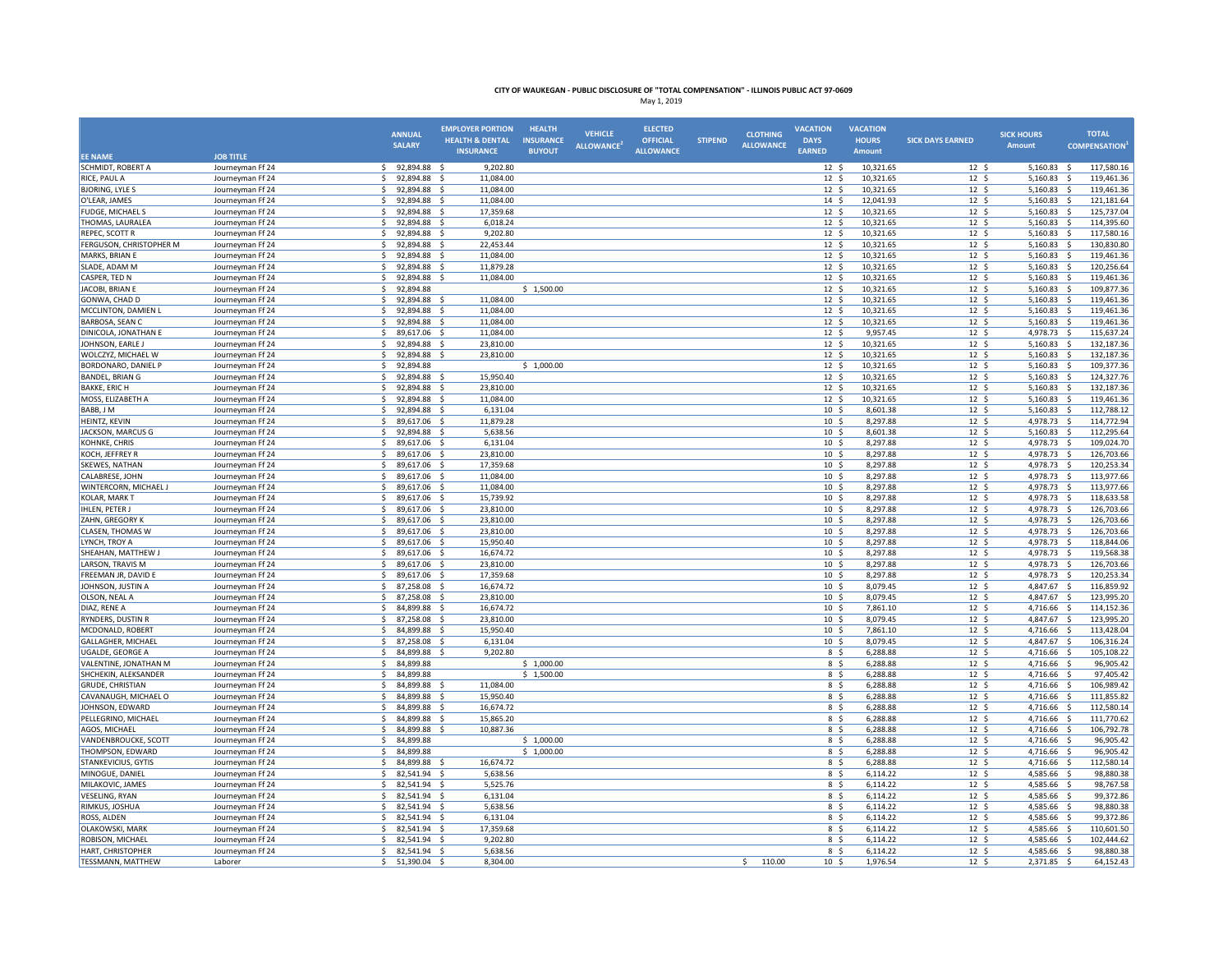|                                         |                                          | <b>ANNUAL</b><br><b>SALARY</b>                | <b>EMPLOYER PORTION</b><br><b>HEALTH &amp; DENTAL</b> | <b>HEALTH</b><br><b>INSURANCE</b> | <b>VEHICLE</b><br><b>ALLOWANCE</b> | <b>ELECTED</b><br><b>OFFICIAL</b> | <b>STIPEND</b> | <b>CLOTHING</b><br><b>ALLOWANCE</b> | <b>VACATION</b><br><b>DAYS</b>      | <b>VACATION</b><br><b>HOURS</b> | <b>SICK DAYS EARNED</b>             | <b>SICK HOURS</b><br><b>Amount</b> | <b>TOTAL</b><br><b>COMPENSATION</b>   |
|-----------------------------------------|------------------------------------------|-----------------------------------------------|-------------------------------------------------------|-----------------------------------|------------------------------------|-----------------------------------|----------------|-------------------------------------|-------------------------------------|---------------------------------|-------------------------------------|------------------------------------|---------------------------------------|
| <b>EE NAME</b>                          | <b>JOB TITLE</b>                         |                                               | <b>INSURANCE</b>                                      | <b>BUYOUT</b>                     |                                    | <b>ALLOWANCE</b>                  |                |                                     | <b>EARNED</b>                       | Amount                          |                                     |                                    |                                       |
| PLASCENCIA, EPIGMENIO                   | Laborer                                  | \$<br>51,390.04 \$                            | 25,308.00                                             |                                   |                                    |                                   |                | \$<br>110.00                        | 10 <sup>5</sup>                     | 1,976.54                        | 12 <sup>5</sup>                     | 2,371.85 \$                        | 81,156.43                             |
| JORDAN, MARCUS                          | Laborer                                  | 51,390.04 \$<br>\$                            | 25,308.00                                             |                                   |                                    |                                   |                | 360.00<br>\$.                       | $10 \frac{2}{3}$                    | 1,976.54                        | $12 \frac{2}{7}$                    | 2,371.85                           | 81,406.43<br>- \$                     |
| KUNSCH, JOSEPH                          | Laborer                                  | 44,944.90 \$<br>$\mathsf{S}$                  | 16,608.00                                             |                                   |                                    |                                   |                | $\mathsf{S}$<br>110.00              | 10 <sup>5</sup>                     | 1,728.65                        | 12 <sup>5</sup>                     | 2,074.38 \$                        | 65,465.93                             |
| LOPEZ, ANTONIO                          | Laborer                                  | $\hat{\zeta}$<br>44,944.90                    | $\prec$<br>25,308.00                                  |                                   |                                    |                                   |                | Ś.<br>110.00                        | 10 <sup>5</sup>                     | 1,728.65                        | $12 \quad$                          | 2,074.38                           | 74,165.93<br>s.                       |
| <b>DECKER, AUSTIN</b>                   | Laborer                                  | -Ś<br>44,281.12                               | 8,304.00<br>-Ś                                        |                                   |                                    |                                   |                | 110.00<br>Ś.                        | $10 \frac{2}{3}$                    | 1,703.12                        | 12 <sup>5</sup>                     | 2,043.74                           | 56,441.98<br>- S                      |
| CURTIS, EDWARD                          | Laborer                                  | 44,281.12<br>\$.                              | 25,308.00<br>$\mathbf{\hat{S}}$                       |                                   |                                    |                                   |                | 110.00<br>\$.                       | 10 <sup>5</sup>                     | 1,703.12                        | 12 <sup>5</sup>                     | 2,043.74                           | 73,445.98<br>-\$                      |
| RIVERA, RUBEN M                         | Laborer                                  | 43,625.92 \$<br>-Ś                            | 8,304.00                                              |                                   |                                    |                                   |                | 110.00<br>\$.                       | 10 <sup>5</sup>                     | 1,677.92                        | 12 <sup>5</sup>                     | 2,013.50                           | 55,731.34<br>- \$                     |
| ALCAIDE, SANTIAGO                       | Laborer                                  | 43,625.92 \$<br>-S<br>-Ś                      | 8,304.00                                              |                                   |                                    |                                   |                | 110.00<br>Ŝ                         | 10 <sup>5</sup>                     | 1,677.92                        | 12 <sup>5</sup>                     | 2,013.50                           | 55,731.34<br>- S<br>-Ś                |
| SHIPLEY, MATTHEW E<br>RUIZ, ISRAEL      | Laborer<br>Laborer                       | 43,625.92<br>42,981.90<br>.s                  | 25,308.00<br>- \$<br>8,304.00<br>- S                  |                                   |                                    |                                   |                | 360.00<br>\$<br>110.00<br>Ŝ         | $10 \frac{2}{3}$<br>10 <sup>5</sup> | 1,677.92<br>1,653.15            | $12 \quad$ \$<br>12 <sup>5</sup>    | 2,013.50<br>1,983.78               | 72,985.34<br>55,032.83<br>-Ś          |
| FERRY, JANE                             | Lakefront Coordinator                    | 58,516.12 \$<br>-Ś                            | 10.006.08                                             |                                   |                                    |                                   |                |                                     | 10 <sub>5</sub>                     | 2.250.62                        | $12 \quad$                          | 2.700.74                           | 73.473.56<br>- \$                     |
| <b>BERRIOS, JOSE A</b>                  | Maintenance Worker                       | S.<br>66,676.92 \$                            | 25,308.00                                             |                                   |                                    |                                   |                | 110.00<br>Ŝ                         | 20 <sup>5</sup>                     | 5,128.99                        | 12 <sup>5</sup>                     | 3,077.40                           | 100,301.31<br>- \$                    |
| ROBISON, DAVID C                        | Maintenance Worker                       | \$.<br>66,676.92 \$                           | 8,304.00                                              |                                   |                                    |                                   |                | Ŝ.<br>110.00                        | 20 <sup>5</sup>                     | 5,128.99                        | 12 <sup>5</sup>                     | 3,077.40 \$                        | 83,297.31                             |
| RIVERA, EDGAR                           | Maintenance Worker                       | -Ś<br>66,676.92                               | 8,304.00                                              |                                   |                                    |                                   |                | \$<br>110.00                        | $20 \frac{2}{3}$                    | 5,128.99                        | $12 \quad$                          | 3,077.40                           | 83,297.31<br>-\$                      |
| SMITH, THOMAS E                         | Maintenance Worker                       | $\mathcal{S}$<br>66,676.92                    | 25,308.00<br>-S                                       |                                   |                                    |                                   |                | 360.00<br>Ŝ.                        | 20 <sub>5</sub>                     | 5,128.99                        | 12 <sup>5</sup>                     | 3,077.40                           | 100,551.31<br>- \$                    |
| MAROCCO, JOSEPH                         | Maintenance Worker                       | 66,676.92<br>S.                               | 8.304.00<br>- S                                       |                                   |                                    |                                   |                | 110.00<br>S.                        | 20 <sub>5</sub>                     | 5,128.99                        | 12 <sup>5</sup>                     | 3,077.40                           | 83.297.31<br>- S                      |
| VOINOVICH, MICHAEL A                    | Maintenance Worker                       | \$<br>63,958.12 \$                            | 16,608.00                                             |                                   |                                    |                                   |                | 360.00<br>\$                        | $20 \frac{2}{3}$                    | 4,919.86                        | $12 \frac{1}{2}$                    | 2,951.91                           | 88,797.89<br>-\$                      |
| <b>DURKIN, WILLIAM K</b>                | Maintenance Worker                       | \$.<br>65,709.98                              | - Ś<br>8,304.00                                       |                                   |                                    |                                   |                | Ŝ.<br>110.00                        | 20 <sup>5</sup>                     | 5,054.61                        | 12 <sup>5</sup>                     | 3,032.77                           | 82,211.36<br>-\$                      |
| EVANS, EDDIE A                          | Maintenance Worker                       | <sub>S</sub><br>65,309.98                     | 25,308.00<br>- Ś                                      |                                   |                                    |                                   |                | Ś<br>110.00                         | 20 <sub>5</sub>                     | 5,023.84                        | $12 \quad$                          | 3,014.31                           | 98,766.13<br>$\ddot{\mathsf{s}}$      |
| NGUYEN, LUAN V                          | Maintenance Worker                       | .S<br>59,101.88                               | 25,308.00                                             |                                   |                                    |                                   |                | 110.00<br>\$.                       | 20 <sup>5</sup>                     | 4,546.30                        | 12 <sup>5</sup>                     | 2,727.78                           | 91,793.96<br>- S                      |
| JAMISON, JAMES                          | Maintenance Worker                       | 59,401.88<br>\$                               | $\leq$<br>16,608.00                                   |                                   |                                    |                                   |                | 110.00<br>S.                        | 20 <sup>5</sup>                     | 4,569.38                        | $12 \frac{2}{7}$                    | 2,741.63                           | 83,430.88<br>-\$                      |
| PEETE, JOHN M                           | Maintenance Worker                       | \$.<br>65,309.98                              | 16,608.00<br>- Ś                                      |                                   |                                    |                                   |                | 110.00<br>Ŝ.                        | 20 <sub>5</sub>                     | 5,023.84                        | 12 <sup>5</sup>                     | 3,014.31                           | 90,066.13<br>- S                      |
| SMITH, ADAM J                           | Maintenance Worker                       | \$<br>51,010.88                               | 8,304.00<br>- \$                                      |                                   |                                    |                                   |                | s.<br>110.00                        | 17 <sub>5</sub>                     | 3,335.33                        | $12 \quad$                          | 2,354.35 \$                        | 65,114.56                             |
| <b>CROWLEY, KEVIN</b>                   | Maintenance Worker                       | -Ś<br>59,401.88<br>$\mathsf{\hat{S}}$         | 8,304.00<br>$\epsilon$                                |                                   |                                    |                                   |                | 360.00<br>Ś                         | 20 <sub>5</sub>                     | 4,569.38                        | 12 <sup>5</sup>                     | 2,741.63                           | 75,376.88<br>- \$                     |
| RILEY, JJ<br>KING, CHRISTOPHER MICHAEL  | Maintenance Worker<br>Maintenance Worker | 65,309.98<br>\$.                              | 16,608.00<br>- \$<br>25,308.00                        |                                   |                                    |                                   |                | 110.00<br>\$<br>110.00<br>\$.       | $20 \frac{2}{3}$<br>20 <sub>5</sub> | 5,023.84<br>5,098.22            | $12 \frac{2}{7}$<br>12 <sup>5</sup> | 3,014.31                           | 90,066.13<br>- S<br>99,852.08<br>- \$ |
| <b>FRAGASSI, MARK</b>                   | Maintenance Worker                       | 66,276.92 \$<br>\$.<br>63,958.12 \$           | 8,304.00                                              |                                   |                                    |                                   |                | \$.<br>110.00                       | 20 <sup>5</sup>                     | 4,919.86                        | 12 <sup>5</sup>                     | 3,058.93<br>2,951.91               | 80,243.89<br>- \$                     |
| <b>HARRIS, MARSHALL A</b>               | Maintenance Worker                       | Ŝ.<br>59,103.62                               | 16,608.00<br>- \$                                     |                                   |                                    |                                   |                | <sup>\$</sup><br>110.00             | 20 <sub>5</sub>                     | 4.546.43                        | 12 <sup>5</sup>                     | 2,727.86                           | s.<br>83,095.91                       |
| ALBINO, EDGAR                           | Maintenance Worker                       | 65,309.98<br>-\$                              | 25,308.00                                             |                                   |                                    |                                   |                | 110.00<br>\$                        | $20 \frac{2}{3}$                    | 5,023.84                        | $12 \text{ }$                       | 3,014.31                           | 98,766.13<br>-\$                      |
| HERNANDEZ, DAVID                        | Maintenance Worker                       | $\mathsf{\hat{S}}$<br>65,309.98               | $\dot{\mathbf{S}}$<br>16,608.00                       |                                   |                                    |                                   |                | Ś<br>360.00                         | 20 <sup>5</sup>                     | 5,023.84                        | 12 <sup>5</sup>                     | 3,014.31                           | -\$<br>90,316.13                      |
| <b>HICKS, OCTAVIUS</b>                  | Maintenance Worker                       | 65,309.98 \$<br>\$                            | 25,308.00                                             |                                   |                                    |                                   |                | 360.00<br>\$.                       | 20 <sup>5</sup>                     | 5,023.84                        | $12 \quad$                          | 3,014.31 \$                        | 99,016.13                             |
| <b>WARSHIP, TORREY D</b>                | Maintenance Worker                       | 59,101.88<br>-S                               | 8.304.00                                              |                                   |                                    |                                   |                | 110.00<br>S.                        | 20 <sub>5</sub>                     | 4,546.30                        | 12 <sup>5</sup>                     | 2,727.78                           | 74,789.96<br>- S                      |
| FORTIN, MARK R                          | Maintenance Worker                       | $\hat{\zeta}$<br>65,309.98                    | 25,308.00<br>$\prec$                                  |                                   |                                    |                                   |                | 110.00<br>Ŝ.                        | $20 \frac{2}{3}$                    | 5,023.84                        | $12 \text{ }$                       | 3,014.31                           | 98,766.13<br>-\$                      |
| FIGUEROA, JOSE I                        | Maintenance Worker                       | $\mathsf{S}$<br>64,909.98                     | 25,308.00<br>- \$                                     |                                   |                                    |                                   |                | \$<br>110.00                        | $20 \frac{2}{3}$                    | 4,993.08                        | $12 \quad$                          | 2,995.85                           | 98,316.90<br>-\$                      |
| ALBA, FRANCISCO B                       | Maintenance Worker                       | -Ś<br>59,401.88                               | - \$<br>25,308.00                                     |                                   |                                    |                                   |                | 360.00<br>\$                        | 20 <sub>5</sub>                     | 4,569.38                        | 12 <sup>5</sup>                     | 2,741.63 \$                        | 92,380.88                             |
| <b>CISNEROS, SALVADOR M</b>             | Maintenance Worker                       | 59,401.88 \$<br>S.                            | 25,308.00                                             |                                   |                                    |                                   |                | 360.00<br>Ŝ                         | 20 <sub>5</sub>                     | 4,569.38                        | 12 <sup>5</sup>                     | 2,741.63                           | 92,380.88<br>- \$                     |
| FUERST, EDWARD C                        | Maintenance Worker                       | 59,401.88 \$<br>-Ś                            | 25,308.00                                             |                                   |                                    |                                   |                | 110.00<br>Ŝ                         | $20 \frac{2}{3}$                    | 4,569.38                        | 12 <sup>5</sup>                     | 2,741.63                           | 92,130.88<br>- \$                     |
| NEVAREZ, EFRAIN                         | Maintenance Worker                       | 59,401.88<br><sup>\$</sup>                    | 25,308.00<br>- \$                                     |                                   |                                    |                                   |                | 110.00<br>Ś                         | 20 <sup>5</sup>                     | 4,569.38                        | $12 \quad$                          | 2,741.63                           | 92,130.88<br>-Ś                       |
| RIOS, HIRAM                             | Maintenance Worker                       | Ŝ.<br>59,401.88                               | 25,308.00                                             |                                   |                                    |                                   |                | 360.00                              | 20 <sub>5</sub>                     | 4,569.38                        | 12 <sup>5</sup>                     | 2,741.63                           | 92,380.88                             |
| RICCHIO, MICHAEL A                      | Maintenance Worker                       | Ŝ.<br>63.958.12 \$                            | 25.308.00                                             |                                   |                                    |                                   |                | Ŝ.<br>110.00                        | 20 <sub>5</sub>                     | 4.919.86                        | 12 <sup>5</sup>                     | 2.951.91                           | - Ś<br>97.247.89                      |
| SALGADO, EDUARDO J<br>JONES, DOUGLAS    | Maintenance Worker                       | 58,951.88 \$<br>\$<br>\$.<br>60,285.88 \$     | 25,308.00<br>16,608.00                                |                                   |                                    |                                   |                | 110.00<br>S.<br>\$.<br>360.00       | 17 <sup>5</sup><br>20 <sup>5</sup>  | 3,854.55                        | $12 \frac{2}{7}$<br>12 <sup>5</sup> | 2,720.86                           | 90,945.28<br>-\$                      |
| CACCAMO, JAMES A                        | Maintenance Worker<br>Maintenance Worker | $\mathsf{S}$<br>51,010.88                     | 25,308.00<br>- \$                                     |                                   |                                    |                                   |                | Ś<br>110.00                         | 20 <sub>5</sub>                     | 4,637.38<br>3,923.91            | $12 \quad$                          | 2,782.43 \$<br>2,354.35 \$         | 84,673.68<br>82,707.14                |
| ARCHIBALD, JERRY                        | Maintenance Worker                       | \$.<br>58,530.88                              | 16,608.00<br>- Ś                                      |                                   |                                    |                                   |                | Ŝ<br>110.00                         | 20 <sup>5</sup>                     | 4,502.38                        | 12 <sup>5</sup>                     | 2,701.43                           | 82,452.68<br>- \$                     |
| HUMMEL, DANIEL L                        | Maintenance Worker                       | \$.<br>58,951.88                              | -\$<br>25,308.00                                      |                                   |                                    |                                   |                | \$<br>360.00                        | 20 <sup>5</sup>                     | 4,534.76                        | 12 <sup>5</sup>                     | 2,720.86                           | - \$<br>91,875.50                     |
| ZACKERY, MARCUS C                       | Maintenance Worker                       | 51,010.88 \$<br>\$                            | 8,304.00                                              |                                   |                                    |                                   |                | 110.00<br>\$                        | 17 <sup>5</sup>                     | 3,335.33                        | $12 \frac{2}{7}$                    | 2,354.35 \$                        | 65,114.56                             |
| CRUMP, LATODD R                         | Maintenance Worker                       | $\mathsf{S}$<br>51,010.88                     | 25,308.00                                             |                                   |                                    |                                   |                | 110.00<br>$\mathsf{s}$              | 17 <sup>5</sup>                     | 3,335.33                        | 12 <sup>5</sup>                     | 2,354.35                           | 82,118.56<br>- \$                     |
| WASHINGTON, DAMON D                     | Maintenance Worker                       | $\mathsf{\hat{S}}$<br>51,010.88               | 25,308.00                                             |                                   |                                    |                                   |                | <sup>\$</sup><br>110.00             | 17 <sup>5</sup>                     | 3,335.33                        | 12 <sup>5</sup>                     | 2,354.35                           | 82,118.56<br>$\dot{\mathbf{s}}$       |
| AGUILAR, LUIS R                         | Maintenance Worker                       | Ŝ.<br>51,010.88                               | 16,608.00                                             |                                   |                                    |                                   |                | 110.00<br>Ś                         | 17 <sup>5</sup>                     | 3,335.33                        | $12 \frac{2}{7}$                    | 2,354.35                           | 73,418.56<br>-Ś                       |
| RIPPENTROP, AARON C                     | Maintenance Worker                       | 51,010.88<br>\$                               | 8,304.00<br>-Ś                                        |                                   |                                    |                                   |                | 110.00<br>\$                        | 17 <sup>5</sup>                     | 3,335.33                        | $12 \quad$                          | 2,354.35                           | 65,114.56<br>-\$                      |
| MAYFIELD, DALLAS                        | Maintenance Worker                       | 51,010.88<br>\$                               | 16,608.00<br>- \$                                     |                                   |                                    |                                   |                | 360.00<br>\$.                       | 17 <sup>5</sup>                     | 3,335.33                        | 12 <sup>5</sup>                     | 2,354.35                           | 73,668.56<br>-\$                      |
| ALBA GALVAN, J F                        | Maintenance Worker                       | 51,010.88 \$<br>S.                            | 16,608.00                                             |                                   |                                    |                                   |                | 360.00<br>\$                        | 15 <sup>5</sup>                     | 2,942.94                        | 12 <sup>5</sup>                     | 2,354.35 \$                        | 73,276.16                             |
| DIMON, PAUL                             | Maintenance Worker                       | S,<br>57,222.10                               | 16,608.00<br>- \$                                     |                                   |                                    |                                   |                | \$<br>110.00                        | $10 \frac{2}{3}$                    | 2,200.85                        | $12 \frac{2}{7}$                    | 2,641.02                           | 78,781.97<br>- \$                     |
| MAHONEY, MICHAEL                        | Maintenance Worker                       | \$.<br>56,377.10                              | 8,304.00<br>- S                                       |                                   |                                    |                                   |                | 110.00<br>Ŝ.                        | $10 \frac{2}{3}$                    | 2,168.35                        | $12 \frac{2}{7}$                    | 2,602.02                           | -\$<br>69,561.47                      |
| CUNNINGHAM JR, SAMUEL D                 | Mayor                                    | \$118,502.02                                  | 13,364.16<br>- \$                                     |                                   |                                    | $$1,500.00$$ \$ 10,000.00         |                |                                     | Ś                                   |                                 | Ś                                   | $\sim$                             | 143,366.18<br>\$                      |
| DOMINOWSKI, BRENT M                     | Mechanic Supervisor                      | S.<br>81,758.04 \$                            | 25,308.00                                             |                                   |                                    |                                   |                | 175.00<br>S.                        | 17 <sup>5</sup>                     | 5,345.72                        | 12 <sup>5</sup>                     | $3,773.45$ \$                      | 116,360.21                            |
| <b>REPP, KEITH R</b>                    | Mechanic/Welder                          | \$.<br>66,999.06                              | 16,608.00<br>- \$                                     |                                   |                                    |                                   |                | Ŝ.<br>710.00                        | 20 <sup>5</sup>                     | 5,153.77                        | 12 <sup>5</sup>                     | 3,092.26                           | -\$<br>92,563.10                      |
| JAUHIAINEN, WILLIAM J<br>CRUZ, DANIEL L | Mechanic/Welder<br>Mechanic/Welder       | <sup>\$</sup><br>64,270.90<br>Ŝ.<br>64,270.90 | 8,304.00<br>16,608.00<br>-Ś                           |                                   |                                    |                                   |                | 710.00<br>Ś<br>710.00<br>Ś          | $20 \frac{2}{3}$<br>20 <sub>5</sub> | 4,943.92<br>4,943.92            | $12 \text{ }$<br>12 <sup>5</sup>    | 2,966.35<br>2,966.35               | 81,195.16<br>-Ś<br>89,499.16<br>-Ś    |
| <b>CRAIGEN, ALVIN I</b>                 | Mechanic/Welder                          | 64.270.90<br>S.                               | 16.608.00<br>- \$                                     |                                   |                                    |                                   |                | 710.00<br>.s                        | 20 <sub>5</sub>                     | 4.943.92                        | $12 \quad$                          | 2,966.35                           | s.<br>89.499.16                       |
| PEDDICORD, STEVEN K                     | Mechanic/Welder                          | \$<br>65,749.06                               | 8,304.00<br>- \$                                      |                                   |                                    |                                   |                | 710.00<br>\$.                       | $20 \frac{2}{3}$                    | 5,057.62                        | $12 \frac{1}{2}$                    | 3,034.57                           | 82,855.25<br>- S                      |
| NAHF, BLAKE S                           | Mechanic/Welder                          | \$.<br>63,820.90                              | - \$<br>16,608.00                                     |                                   |                                    |                                   |                | Ś<br>710.00                         | 17 <sup>5</sup>                     | 4,172.91                        | 12 <sup>5</sup>                     | 2,945.58                           | 88,257.39<br>-\$                      |
| PETERSEN, RAY H                         | Mechanic/Welder                          | \$<br>65,749.06                               | 16,608.00<br>- \$                                     |                                   |                                    |                                   |                | Ś<br>710.00                         | 17 <sup>5</sup>                     | 4,298.98                        | 12 <sup>5</sup>                     | 3,034.57                           | 90,400.61<br>$\ddot{\mathsf{s}}$      |
| <b>BEACH, JUSTIN</b>                    | Mechanic/Welder                          | 64,777.96 \$                                  | 25,308.00                                             |                                   |                                    |                                   |                |                                     | 10 <sup>5</sup>                     | 2,491.46                        | 12 <sup>5</sup>                     | 2,989.75                           | 95,567.17<br>- \$                     |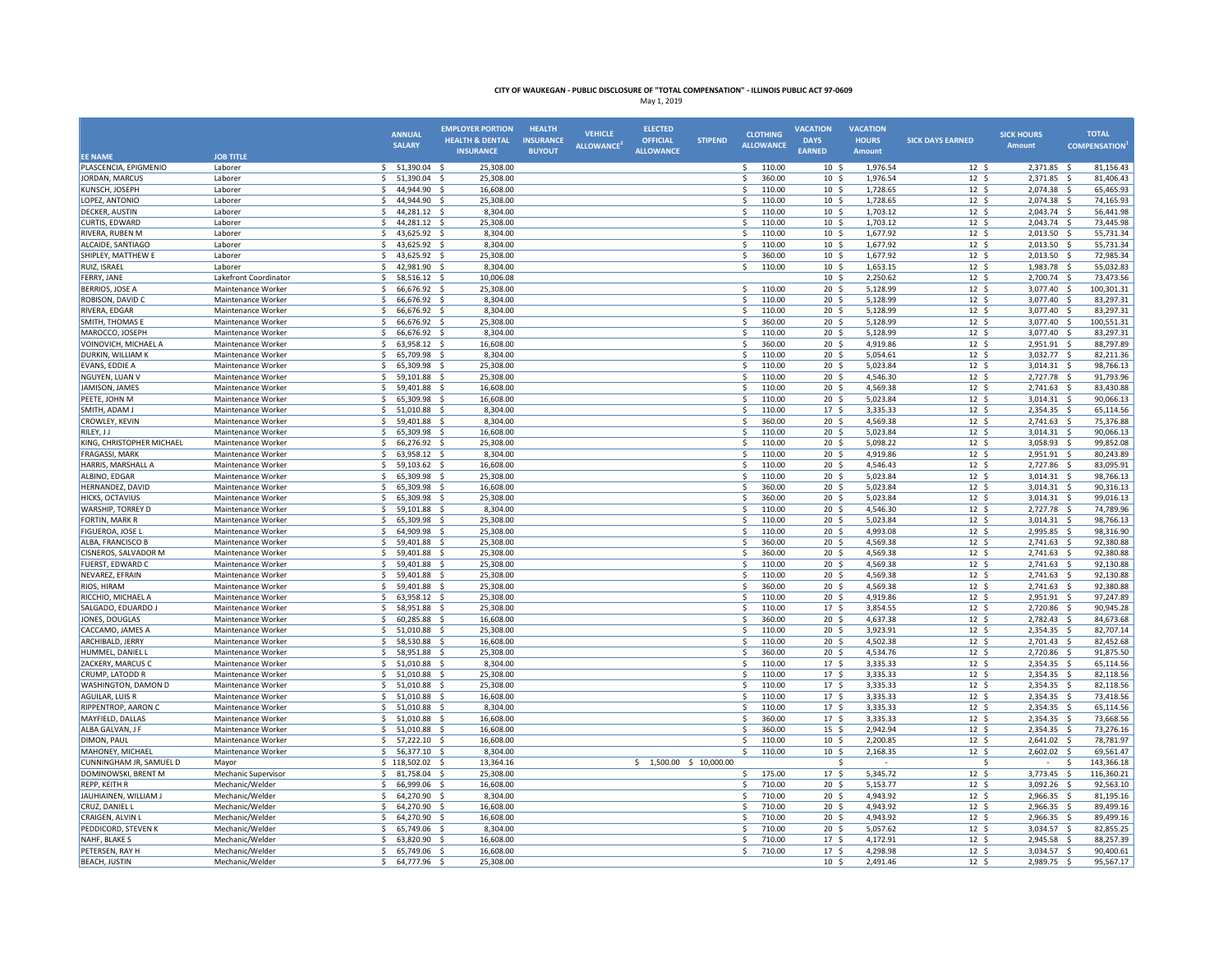|                                               |                                          | <b>ANNUAL</b>                        | <b>EMPLOYER PORTION</b>         | <b>HEALTH</b>    | <b>VEHICLE</b>   | <b>ELECTED</b>   |                | <b>CLOTHING</b>            | <b>VACATION</b>                     | <b>VACATION</b>      |                                     | <b>SICK HOURS</b>          | <b>TOTAL</b>                           |
|-----------------------------------------------|------------------------------------------|--------------------------------------|---------------------------------|------------------|------------------|------------------|----------------|----------------------------|-------------------------------------|----------------------|-------------------------------------|----------------------------|----------------------------------------|
|                                               |                                          | <b>SALARY</b>                        | <b>HEALTH &amp; DENTAL</b>      | <b>INSURANCE</b> | <b>ALLOWANCE</b> | <b>OFFICIAL</b>  | <b>STIPEND</b> | <b>ALLOWANCE</b>           | <b>DAYS</b>                         | <b>HOURS</b>         | <b>SICK DAYS EARNED</b>             | <b>Amount</b>              | <b>COMPENSATION</b>                    |
| <b>EE NAME</b>                                | <b>JOB TITLE</b>                         |                                      | <b>INSURANCE</b>                | <b>BUYOUT</b>    |                  | <b>ALLOWANCE</b> |                |                            | <b>EARNED</b>                       | <b>Amount</b>        |                                     |                            |                                        |
| <b>VRABEL, DANIEL</b>                         | Mechanic/Welder                          | 58,366.88 \$<br>S.                   | 16,608.00                       |                  |                  |                  |                | 710.00<br>\$               | $10 \frac{2}{3}$                    | 2,244.88             | 12 <sup>5</sup>                     | 2,693.86 \$                | 80,623.62                              |
| <b>VELA, ERIK TINO</b>                        | Mis Director                             | \$117,795.00 \$                      | 26,865.12                       |                  |                  |                  |                |                            | 20 <sub>5</sub>                     | 9,061.15             | 12 <sup>5</sup>                     | 5,436.69 \$                | 159,157.97                             |
| HOLMAN, DEBRA M                               | Office Supervisor                        | $\mathsf{S}$<br>60,754.90 \$         | 12.248.40                       |                  |                  |                  |                |                            | 20 <sub>5</sub>                     | 4,673.45             | $12 \quad$                          | 2,804.07 \$                | 80,480.83                              |
| HUGHES, JULIE M                               | Office Supervisor                        | \$<br>58,338.02                      | 12,339.36                       |                  |                  |                  |                |                            | $15 \;$ \$                          | 3,365.66             | $12 \div$                           | 2,692.52                   | 76,735.56<br>-\$                       |
| MARQUEZ, ELIZABETH MARTINEZ                   | Office Supervisor                        | -Ś<br>64,910.06                      | 20,344.56<br>- S                |                  |                  |                  |                |                            | 20 <sub>5</sub>                     | 4,993.08             | 12 <sup>5</sup>                     | 2,995.85                   | 93,243.55<br>-\$                       |
| NUNAG, SHAUN                                  | Office Supervisor                        | 50,787.10 \$<br>\$.                  | 10,353.12                       |                  |                  |                  |                |                            | $10 \frac{2}{3}$<br>17 <sup>5</sup> | 1,953.35             | 12 <sup>5</sup>                     | 2,344.02                   | 65,437.59<br>- \$<br>93,794.62         |
| LATZ, BRIAN<br>VANANROOY, MARTIN A            | Parking Lot Supervisor<br>Patrol Officer | S.<br>68,352.96 \$<br>\$101,853.96   | 17,707.68<br>- \$<br>13,364.16  |                  |                  |                  |                | \$<br>110.00<br>\$1,730.00 | 20 <sub>5</sub>                     | 4,469.23<br>7,834.92 | 12 <sup>5</sup><br>$12 \frac{2}{7}$ | 3,154.75<br>4,700.95       | - \$<br>129,483.99<br>-\$              |
| FLORES, ARTURO I                              | Patrol Officer                           | \$101,853.96                         | 19,529.76                       |                  |                  |                  |                | \$1,550.00                 | $20 \frac{2}{3}$                    | 7,834.92             | $12 \quad$                          | 4,700.95                   | 135,469.59<br>$\ddot{\mathsf{s}}$      |
| <b>SCHLETZ, CHARLES W</b>                     | Patrol Officer                           | 101,853.96                           | 20,344.56<br>$\sim$             |                  |                  |                  |                | \$1,700.00                 | 20 <sub>5</sub>                     | 7,834.92             | $12 \quad$                          | 4,700.95                   | s.<br>136,434.39                       |
| CAPPELLUTI, DOMENIC                           | Patrol Officer                           | \$101,853.96                         | 26,050.32<br>- S                |                  |                  |                  |                | \$2,150.00                 | 20 <sub>5</sub>                     | 7,834.92             | 12 <sup>5</sup>                     | 4,700.95                   | 142,590.15<br>- Ś                      |
| FERDINA, JEFFREY S                            | Patrol Officer                           | \$101,853.96                         | 20,344.56                       |                  |                  |                  |                | \$1,730.00                 | $20 \frac{2}{3}$                    | 7,834.92             | 12 <sup>5</sup>                     | 4,700.95 \$                | 136,464.39                             |
| NIEVES, JOSE A                                | Patrol Officer                           | $$101,853.96$ \$                     | 6,770.64                        |                  |                  |                  |                | \$1,250.00                 | 20 <sub>5</sub>                     | 7,834.92             | $12 \quad$                          | 4,700.95 \$                | 122,410.47                             |
| LUKA, KRISTIN N                               | Patrol Officer                           | \$101,853.96                         | 790.08                          | \$1,500.00       |                  |                  |                | \$1,295.00                 | 20 <sub>5</sub>                     | 7,834.92             | 12 <sup>5</sup>                     | 4,700.95                   | $\mathsf{S}$<br>117,974.91             |
| ALLBEE, CHRISTOPHER S                         | Patrol Officer                           | $$101.853.96$ \$                     | 10.353.12                       | S.<br>500.00     |                  |                  |                | \$1,550.00                 | 20 <sub>5</sub>                     | 7.834.92             | $12 \frac{2}{7}$                    | 4.700.95 \$                | 126.792.95                             |
| SANTIAGO, LOYDA E                             | Patrol Officer                           | $$101,853.96$ \$                     | 10,353.12                       |                  |                  |                  |                | \$1,550.00                 | 20 <sub>5</sub>                     | 7,834.92             | $\overline{12}$ \$                  | 4,700.95                   | 126,292.95<br>$\ddot{\mathsf{S}}$      |
| ULLOA, ANDREW                                 | Patrol Officer                           | $$101,853.96$ \$                     | 6,897.36                        |                  |                  |                  |                | \$2,150.00                 | 20 <sup>5</sup>                     | 7,834.92             | 12 <sup>5</sup>                     | 4,700.95 \$                | 123,437.19                             |
| VALKO, GEORGE A                               | Patrol Officer                           | \$101,853.96                         | 17,579.52<br>- \$               |                  |                  |                  |                | \$1,820.00                 | 20 <sup>5</sup>                     | 7,834.92             | $12 \quad$                          | 4,700.95                   | - \$<br>133,789.35                     |
| HAKEEM, BILAL A                               | Patrol Officer                           | \$101,853.96                         | 26,865.12                       |                  |                  |                  |                | \$1,100.00                 | $20 \frac{2}{3}$                    | 7,834.92             | $12 \frac{2}{7}$                    | 4,700.95                   | 142,354.95<br>s.                       |
| AMARO, RIGOBERTO                              | Patrol Officer                           | \$101,853.96                         | 20,344.56<br>- \$               |                  |                  |                  |                | \$1,230.00                 | 20 <sub>5</sub>                     | 7,834.92             | 12 <sup>5</sup>                     | 4,700.95                   | 135,964.39<br>- \$                     |
| SHEPHERD, DANIEL L                            | Patrol Officer                           | $$101,853.96$ \$                     | 25,607.28                       |                  |                  |                  |                | \$1,730.00                 | $20 \frac{2}{3}$                    | 7,834.92             | $12 \frac{2}{7}$                    | 4,700.95 \$                | 141,727.11                             |
| <b>KATRALIS, IRENE</b>                        | Patrol Officer                           | $$101,853.96$ \$                     | 72,598.80<br>26,865.12<br>- \$  |                  |                  |                  |                | \$1,550.00<br>\$1,730.00   | 20 <sub>5</sub><br>$20 \frac{2}{3}$ | 7,834.92<br>7,834.92 | $12 \quad$<br>$12 \text{ }$         | 4,700.95 \$<br>4,700.95 \$ | 188,538.63<br>142,984.95               |
| BAYSINGER, JOSEPH J<br>VILLAFUERTE, ROLANDO H | Patrol Officer<br>Patrol Officer         | \$101,853.96<br>\$101,853.96         | 20,344.56                       |                  |                  |                  |                | \$1,730.00                 | 20 <sup>5</sup>                     | 7,834.92             | 12 <sup>5</sup>                     | 4,700.95                   | $\ddot{\mathsf{s}}$<br>136,464.39      |
| FONTANILLA, RAYMOND A                         | Patrol Officer                           | $$101,853.96$ \$                     | 10,353.12                       |                  |                  |                  |                | \$1,100.00                 | 20 <sup>5</sup>                     | 7,834.92             | $12 \quad$                          | 4,700.95 \$                | 125,842.95                             |
| HOLLISTER, STEVEN EDWARD                      | Patrol Officer                           | $$101,853.96$ \$                     | 20,344.56                       |                  |                  |                  |                | \$2,110.00                 | 20 <sub>5</sub>                     | 7,834.92             | $12 \quad$                          | 4,700.95 \$                | 136,844.39                             |
| HODO, MARVIN L                                | Patrol Officer                           | $$101,853.96$ \$                     | 6,550.32                        |                  |                  |                  |                | \$1,100.00                 | $20 \frac{2}{3}$                    | 7,834.92             | $12 \frac{2}{7}$                    | 4,700.95 \$                | 122,040.15                             |
| JIMENEZ, JOHNNY                               | Patrol Officer                           | \$101,853.96                         | 20,344.56<br>- \$               |                  |                  |                  |                | \$1,550.00                 | 20 <sub>5</sub>                     | 7,834.92             | $12 \quad$                          | 4,700.95                   | $\ddot{\mathsf{s}}$<br>136,284.39      |
| VANHOOGEN, DANIEL J                           | Patrol Officer                           | \$101,853.96                         | 10,353.12                       |                  |                  |                  |                | \$1,100.00                 | 20 <sub>5</sub>                     | 7,834.92             | 12 <sup>5</sup>                     | 4,700.95                   | 125,842.95<br>-Ś                       |
| KIDD, KEITH                                   | Patrol Officer                           | $$101.853.96$ S                      | 10.353.12                       |                  |                  |                  |                | $5$ 1.100.00               | 20 <sub>5</sub>                     | 7.834.92             | 12 <sup>5</sup>                     | 4.700.95                   | s.<br>125.842.95                       |
| CANCINO, ADRIANA L                            | Patrol Officer                           | \$101,853.96                         |                                 |                  |                  |                  |                | \$1,100.00                 | $20 \frac{2}{3}$                    | 7,834.92             | $12 \frac{2}{7}$                    | 4,700.95 \$                | 115,489.83                             |
| KIRBY, JAMES A                                | Patrol Officer                           | $$101,853.96$ \$                     | 20,344.56                       |                  |                  |                  |                | \$1,730.00                 | 20 <sup>5</sup>                     | 7,834.92             | 12 <sup>5</sup>                     | 4,700.95 \$                | 136,464.39                             |
| CANCINO, FRANCISCO                            | Patrol Officer                           | \$101,853.96                         | 20,344.56                       |                  |                  |                  |                | \$2,330.00                 | 20 <sub>5</sub>                     | 7,834.92             | $12 \quad$                          | 4,700.95 \$                | 137,064.39                             |
| <b>BAKER, MALLORY E</b>                       | Patrol Officer                           | \$101,853.96                         | 6,770.64<br>- \$                |                  |                  |                  |                | \$1,730.00                 | 20 <sup>5</sup>                     | 7,834.92             | 12 <sup>5</sup>                     | 4,700.95                   | - \$<br>122,890.47                     |
| <b>GORDON, KELLY L</b>                        | Patrol Officer                           | $$101,853.96$ \$                     | 13,327.44                       |                  |                  |                  |                | \$1,730.00                 | 20 <sup>5</sup>                     | 7,834.92             | 12 <sup>5</sup>                     | 4,700.95                   | - \$<br>129,447.27                     |
| ROHLOFF, CHRISTOPHER                          | Patrol Officer                           | $$101,853.96$ \$                     | 19,529.76                       |                  |                  |                  |                | \$1,490.00                 | $20 \frac{2}{3}$                    | 7,834.92             | 12 <sup>5</sup>                     | 4,700.95 \$                | 135,409.59                             |
| GRZEDA, JAROSLAW                              | Patrol Officer                           | $$101,853.96$ \$                     | 26,865.12<br>20.344.56<br>- 5   |                  |                  |                  |                | \$2,330.00<br>\$1,730.00   | 20 <sup>5</sup><br>20 <sub>5</sub>  | 7,834.92<br>7,834.92 | 12 <sup>5</sup><br>$12\overline{5}$ | 4,700.95                   | 143,584.95<br>- \$<br>136,464.39<br>s. |
| MAHONEY, DAVID M<br>IVES, TIMOTHY J           | Patrol Officer<br>Patrol Officer         | \$101,853.96<br>Ŝ.<br>101,853.96     |                                 | \$1,500.00       |                  |                  |                | \$2,150.00                 | 20 <sub>5</sub>                     | 7,834.92             | 12 <sup>5</sup>                     | 4,700.95<br>4,700.95       | -Ś<br>118,039.83                       |
| HIRD, PHILIP J                                | Patrol Officer                           | \$101,853.96                         | 20.344.56<br>$\dot{\mathbf{s}}$ |                  |                  |                  |                | \$1,100.00                 | 20 <sub>5</sub>                     | 7,834.92             | $12 \quad$                          | 4,700.95                   | S.<br>135,834.39                       |
| CANCINO, ALFONSO                              | Patrol Officer                           | $$101,853.96$ \$                     | 26,865.12                       |                  |                  |                  |                | \$1,700.00                 | 20 <sub>5</sub>                     | 7,834.92             | 12 <sup>5</sup>                     | 4,700.95 \$                | 142,954.95                             |
| STOKES, ANITA A                               | Patrol Officer                           | $$101,853.96$ \$                     | 6,897.36                        |                  |                  |                  |                | \$1,100.00                 | $20 \frac{2}{3}$                    | 7,834.92             | $12 \frac{1}{2}$                    | 4,700.95 \$                | 122,387.19                             |
| LAMANNA, KEITH                                | Patrol Officer                           | $$101,853.96$ \$                     | 6,897.36                        |                  |                  |                  |                | \$1,730.00                 | 20 <sub>5</sub>                     | 7,834.92             | $12 \text{ }$                       | 4,700.95 \$                | 123,017.19                             |
| VILLALOBOS, ALEJOS J                          | Patrol Officer                           | \$101,853.96                         | 20,344.56<br>- S                |                  |                  |                  |                | \$2,110.00                 | 20 <sup>5</sup>                     | 7,834.92             | 12 <sup>5</sup>                     | 4,700.95                   | 136,844.39<br>- \$                     |
| PERLEY, APRIL LYNN                            | Patrol Officer                           | $$101,853.96$ \$                     | 6.897.36                        |                  |                  |                  |                | \$1,100.00                 | 20 <sub>5</sub>                     | 7.834.92             | 12 <sup>5</sup>                     | 4,700.95                   | S.<br>122.387.19                       |
| <b>KELLY, CORY L</b>                          | Patrol Officer                           | $$101,853.96$ \$                     | 12,339.36                       |                  |                  |                  |                | \$1,270.00                 | $20 \frac{2}{3}$                    | 7,834.92             | $12 \frac{2}{7}$                    | 4,700.95                   | 127,999.19<br>-\$                      |
| NOYER, MICHAEL J                              | Patrol Officer                           | $$101,853.96$ \$                     | 19,529.76                       |                  |                  |                  |                | \$1,730.00                 | 20 <sub>5</sub>                     | 7,834.92             | 12 <sup>5</sup>                     | 4,700.95                   | 135,649.59<br>- \$                     |
| ALEXANDER, ARMANDO T                          | Patrol Officer                           | \$101,853.96                         | 19,529.76                       |                  |                  |                  |                | \$1,100.00                 | 20 <sub>5</sub>                     | 7,834.92             | $12 \quad$                          | 4,700.95                   | $\ddot{\mathsf{s}}$<br>135,019.59      |
| PAULSEN, DONALD I                             | Patrol Officer                           | 101,853.96                           | 17,579.52                       |                  |                  |                  |                | \$1,730.00                 | 20 <sub>5</sub>                     | 7,834.92             | 12 <sup>5</sup>                     | 4,700.95                   | $\dot{\mathbf{s}}$<br>133.699.35       |
| WHITE, ANDREW L                               | Patrol Officer                           | \$101,853.96                         | 20,344.56<br>-\$                |                  |                  |                  |                | \$1,610.00                 | 20 <sub>5</sub>                     | 7,834.92             | $12 \frac{2}{7}$                    | 4,700.95                   | 136,344.39<br>- \$                     |
| NEWMAN, LAINIE A                              | Patrol Officer                           | $$101,853.96$ \$                     | 1,604.88                        |                  |                  |                  |                | \$1,210.00                 | $20 \frac{2}{3}$                    | 7,834.92             | $12 \frac{2}{7}$                    | 4,700.95 \$                | 117,204.71                             |
| POGUE, ANGELA M                               | Patrol Officer                           | $$101,853.96$ \$                     | 25,954.56                       |                  |                  |                  |                | \$1,100.00                 | 20 <sup>5</sup>                     | 7,834.92             | 12 <sup>5</sup>                     | 4,700.95 \$                | 141,444.39                             |
| PAULSEN, ANTHONY MICHAEL                      | Patrol Officer                           | \$101,853.96                         | 26,865.12<br>- \$               |                  |                  |                  |                | \$1,730.00                 | 20 <sub>5</sub>                     | 7,834.92             | $12 \quad$                          | $4,700.95$ \$              | 142,984.95                             |
| <b>GUTKE, JASON A</b><br>SUMMERS, DREW G      | Patrol Officer<br>Patrol Officer         | $$101,853.96$ \$<br>$$101,853.96$ \$ | 17,501.28<br>26,865.12          |                  |                  |                  |                | \$1,700.00<br>\$2,330.00   | $20 \frac{2}{3}$<br>20 <sub>5</sub> | 7,834.92<br>7,834.92 | $12 \frac{2}{7}$<br>12 <sup>5</sup> | 4,700.95 \$<br>4,700.95 \$ | 133,591.11<br>143,584.95               |
| DRISCOLL, STEPHEN A                           | Patrol Officer                           | \$101,853.96                         |                                 | \$1,500.00       |                  |                  |                | \$1,730.00                 | 20 <sub>5</sub>                     | 7,834.92             | 12 <sup>5</sup>                     | 4,700.95                   | - \$<br>117,619.83                     |
| TRAN. JOSHUA F                                | Patrol Officer                           | \$101,853.96                         | 19.529.76<br>- \$               |                  |                  |                  |                | \$2,330.00                 | 20 <sub>5</sub>                     | 7.834.92             | 12 <sup>5</sup>                     | 4.700.95                   | - Ś<br>136.249.59                      |
| SLIOZIS, MICHAEL J                            | Patrol Officer                           | \$101,853.96                         | 20,344.56                       |                  |                  |                  |                | 1,730.00                   | $20 \frac{2}{3}$                    | 7,834.92             | $12 \text{ }$                       | 4,700.95                   | $\ddot{\mathsf{s}}$<br>136,464.39      |
| GRABERT, BARRY A                              | Patrol Officer                           | \$101,853.96                         | 18,759.12<br>- \$               |                  |                  |                  |                | \$1,730.00                 | 20 <sub>5</sub>                     | 7,834.92             | 12 <sup>5</sup>                     | 4,700.95                   | -\$<br>134,878.95                      |
| FALOTICO, BRIAN J                             | Patrol Officer                           | $$101,853.96$ \$                     | 26.865.12                       |                  |                  |                  |                | \$1,790.00                 | 20 <sub>5</sub>                     | 7.834.92             | $12 \quad$                          | 4.700.95                   | s.<br>143.044.95                       |
| HARWOOD, MARK 1                               | Patrol Officer                           | \$101,853.96                         | 18,759.12                       |                  |                  |                  |                | \$1,730.00                 | $20 \frac{2}{3}$                    | 7,834.92             | $12 \frac{1}{2}$                    | 4,700.95                   | 134,878.95<br>- S                      |
| OROZCO, ANDREW.                               | Patrol Officer                           | $$101,853.96$ \$                     | 12,105.44                       |                  |                  |                  |                | \$1,730.00                 | 20 <sub>5</sub>                     | 7,834.92             | 12 <sup>5</sup>                     | 4,700.95 \$                | 128,225.27                             |
| VAZQUEZ, GERARDO                              | Patrol Officer                           | $$100,845.42$ \$                     | 20,344.56                       |                  |                  |                  |                | \$1,100.00                 | 17 <sup>5</sup>                     | 6,593.74             | 12 <sup>5</sup>                     | 4,654.40                   | $\overline{\mathsf{s}}$<br>133,538.12  |
| SZOSTAK, JOHN W                               | Patrol Officer                           | $$100,845.42$ \$                     | 26,865.12                       |                  |                  |                  |                | \$1,730.00                 | 17 <sup>5</sup>                     | 6,593.74             | 12 <sup>5</sup>                     | 4,654.40 \$                | 140,688.68                             |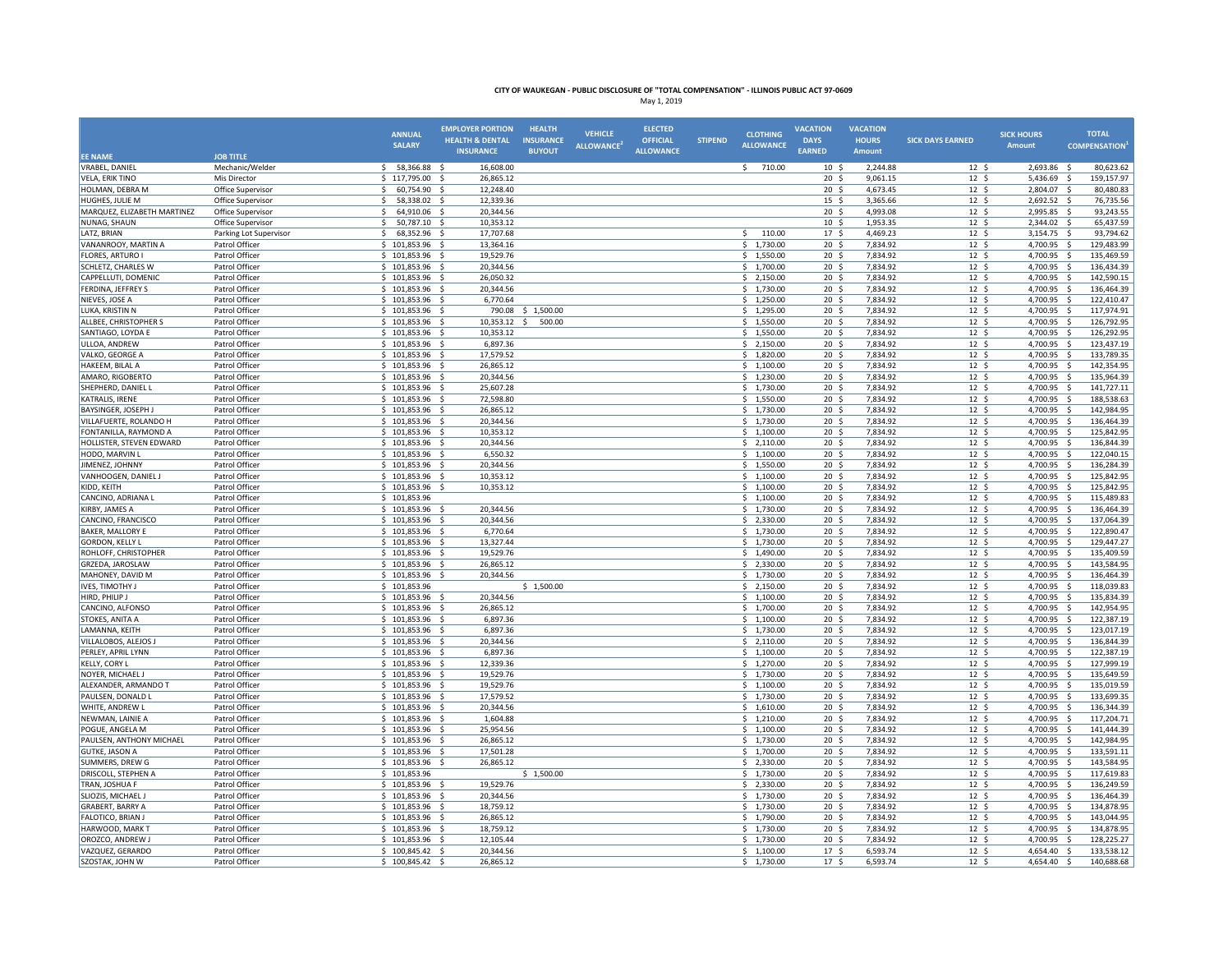|                                            |                                                         | <b>ANNUAL</b><br><b>SALARY</b>           | <b>EMPLOYER PORTION</b><br><b>HEALTH &amp; DENTAL</b> | <b>HEALTH</b><br><b>INSURANCE</b> | <b>VEHICLE</b><br><b>ALLOWANCE</b> | <b>ELECTED</b><br><b>OFFICIAL</b> | <b>STIPEND</b> | <b>CLOTHING</b><br><b>ALLOWANCE</b> | <b>VACATION</b><br><b>DAYS</b>       | <b>VACATION</b><br><b>HOURS</b> | <b>SICK DAYS EARNED</b>             | <b>SICK HOURS</b><br><b>Amount</b> | <b>TOTAL</b><br><b>COMPENSATION</b> |
|--------------------------------------------|---------------------------------------------------------|------------------------------------------|-------------------------------------------------------|-----------------------------------|------------------------------------|-----------------------------------|----------------|-------------------------------------|--------------------------------------|---------------------------------|-------------------------------------|------------------------------------|-------------------------------------|
| <b>EE NAME</b>                             | <b>JOB TITLE</b>                                        |                                          | <b>INSURANCE</b>                                      | <b>BUYOUT</b>                     |                                    | <b>ALLOWANCE</b>                  |                |                                     | <b>EARNED</b>                        | Amount                          |                                     |                                    |                                     |
| VALKO, ANDREW T                            | Patrol Officer                                          | $$100,845.42$ \$                         | 26,865.12                                             |                                   |                                    |                                   |                | \$1,100.00                          | 17 <sup>5</sup>                      | 6,593.74                        | 12 <sup>5</sup>                     | 4,654.40                           | - \$<br>140,058.68                  |
| <b>BRADFIELD, BRILLIASOL R</b>             | Patrol Officer                                          | \$100,845.42                             |                                                       |                                   |                                    |                                   |                | \$1,640.00                          | $15 \frac{2}{3}$                     | 5,818.01                        | 12 <sup>5</sup>                     | 4,654.40 \$                        | 112,957.83                          |
| SHIELDS, JUSTIN                            | Patrol Officer                                          | $$100,845.42$ \$                         | 17,707.68                                             |                                   |                                    |                                   |                | \$1,730.00                          | 15 <sup>5</sup>                      | 5,818.01                        | 12 <sup>5</sup>                     | 4,654.40 \$                        | 130,755.51                          |
| AMANN, JOSHUA                              | Patrol Officer                                          | \$100,845.42                             |                                                       | \$1,500.00                        |                                    |                                   |                | \$2,110.00                          | 17 <sup>5</sup>                      | 6,593.74                        | 12 <sup>5</sup>                     | 4,654.40                           | s.<br>115,703.56                    |
| LAWRENCE, CHAD F                           | Patrol Officer                                          | \$100,845.42                             | 1,604.88                                              | \$1,500.00                        |                                    |                                   |                | \$1,655.00                          | 17 <sup>5</sup>                      | 6,593.74                        | 12 <sup>5</sup>                     | 4,654.40                           | - \$<br>116,853.44                  |
| JUREK, JOSEPH M                            | Patrol Officer                                          | \$100,845.42                             | 26,865.12<br>- 5                                      |                                   |                                    |                                   |                | \$2,330.00                          | 17 <sup>5</sup>                      | 6,593.74                        | 12 <sup>5</sup>                     | 4,654.40                           | $\ddot{\mathsf{s}}$<br>141,288.68   |
| TZAVARAS, KONSTANTINE<br>LYONS, PETER V    | Patrol Officer<br>Patrol Officer                        | \$100,845.42<br>$$100,845.42$ \$         | 20,344.56<br>- S<br>10,353.12                         |                                   |                                    |                                   |                | \$1,510.00<br>\$1,730.00            | 17 <sup>5</sup><br>17 <sup>5</sup>   | 6,593.74<br>6,593.74            | 12 <sup>5</sup><br>12 <sup>5</sup>  | 4,654.40 \$<br>4,654.40            | 133,948.12<br>124,176.68<br>- S     |
| PITON, KENNETH J                           | Patrol Officer                                          | \$100,845.42                             | 17,579.52<br>- \$                                     |                                   |                                    |                                   |                | \$1,730.00                          | 17 <sup>5</sup>                      | 6,593.74                        | 12 <sup>5</sup>                     | 4,654.40                           | 131,403.08<br>-\$                   |
| BYRD, DANIEL K                             | Patrol Officer                                          | 100,845.42                               |                                                       | \$1,000.00                        |                                    |                                   |                | \$1,100.00                          | 15 <sup>5</sup>                      | 5,818.01                        | 12 <sup>5</sup>                     | 4,654.40                           | -\$<br>113,417.83                   |
| MASCHEK, BRIAN J                           | Patrol Officer                                          | \$100,845.42                             | 26,865.12                                             |                                   |                                    |                                   |                | \$2,330.00                          | 15 <sup>5</sup>                      | 5,818.01                        | 12 <sup>5</sup>                     | 4.654.40                           | s.<br>140,512.95                    |
| CARDENAS, ENRIQUE                          | Patrol Officer                                          | 96,672.16 \$<br>-S                       | 6,770.64                                              |                                   |                                    |                                   |                | \$1,250.00                          | 10 <sup>5</sup>                      | 3,718.16                        | 12 <sup>5</sup>                     | 4,461.79                           | 112,872.75<br>- \$                  |
| ZENONI II., MICHAEL                        | Patrol Officer                                          | \$<br>96,672.16 \$                       | 1,604.88                                              | \$1,500.00                        |                                    |                                   |                | \$1,100.00                          | 10 <sup>5</sup>                      | 3,718.16                        | 12 <sup>5</sup>                     | 4,461.79 \$                        | 109,056.99                          |
| PANTOJA, MARIA D                           | Patrol Officer                                          | <sub>S</sub><br>96,672.16 \$             | 10,353.12                                             |                                   |                                    |                                   |                | \$2,150.00                          | 10 <sup>5</sup>                      | 3,718.16                        | 12 <sup>5</sup>                     | 4,461.79                           | - \$<br>117,355.23                  |
| REYES, MICHAEL R                           | Patrol Officer                                          | -Ś<br>96,672.16                          | 17,707.68                                             |                                   |                                    |                                   |                | \$1,510.00                          | 10 <sup>5</sup>                      | 3,718.16                        | 12 <sup>5</sup>                     | 4,461.79                           | S.<br>124,069.79                    |
| <b>GATTONE, VANCE A</b>                    | Patrol Officer                                          | 96,672.16 \$<br>-S                       | 10,353.12                                             |                                   |                                    |                                   |                | \$1,100.00                          | 10 <sup>5</sup>                      | 3.718.16                        | $12 \text{ }$                       | 4,461.79                           | - \$<br>116,305.23                  |
| LYTLE, KEVIN J                             | Patrol Officer                                          | 96,672.16 \$<br>\$                       | 6,343.20                                              |                                   |                                    |                                   |                | \$1,730.00                          | $10 \frac{2}{3}$                     | 3,718.16                        | $12 \frac{1}{2}$                    | 4,461.79                           | 112,925.31<br>-\$                   |
| WOLFE, NEIL J                              | Patrol Officer                                          | \$<br>96,672.16 \$                       | 6,343.20                                              |                                   |                                    |                                   |                | \$1,730.00                          | 10 <sup>5</sup>                      | 3,718.16                        | 12 <sup>5</sup>                     | 4,461.79                           | 112,925.31<br>-\$                   |
| STEEGE, BRIAN R                            | Patrol Officer                                          | -Ś<br>96,672.16                          | 10,353.12<br>- \$                                     |                                   |                                    |                                   |                | \$1,510.00                          | 10 <sup>5</sup>                      | 3,718.16                        | 12 <sup>5</sup>                     | 4,461.79                           | 116,715.23<br>$\ddot{\mathsf{s}}$   |
| SIMONCELLI, JOHN                           | Patrol Officer                                          | 96,672.16                                | 26,865.12                                             |                                   |                                    |                                   |                | \$2,010.00                          | 10 <sup>5</sup>                      | 3,718.16                        | 12 <sup>5</sup>                     | 4,461.79                           | s.<br>133,727.23                    |
| BEHNE, BRIAN                               | Patrol Officer                                          | 90,367.42<br>\$                          | 6,897.36<br>- \$                                      |                                   |                                    |                                   |                | \$1,100.00                          | $10 \frac{2}{3}$                     | 3,475.67                        | $12 \; \text{S}$                    | 4,170.80                           | 106,011.25<br>- \$                  |
| LAU, JASON                                 | Patrol Officer                                          | 90,367.42 \$<br>-Ś                       | 12,248.40                                             |                                   |                                    |                                   |                | \$1,730.00                          | 10 <sup>5</sup>                      | 3,475.67                        | 12 <sup>5</sup>                     | 4,170.80                           | -\$<br>111,992.29                   |
| FLEMING, MATTHEW                           | Patrol Officer                                          | \$100,845.42\$                           | 17,707.68                                             |                                   |                                    |                                   |                | \$1,475.00                          | 10 <sup>5</sup>                      | 3,878.67                        | $12 \quad$                          | 4,654.40 \$                        | 128,561.17                          |
| <b>DIVIRGILIO, SARAH</b>                   | Patrol Officer                                          | -Ś<br>90,367.42 \$                       | 10,353.12<br>6,897.36                                 |                                   |                                    |                                   |                | \$1,730.00                          | 10 <sup>5</sup>                      | 3,475.67                        | 12 <sup>5</sup>                     | 4,170.80                           | - \$<br>110,097.01<br>- \$          |
| SWING, DANIELLE<br><b>BUDRIS, BRIAN</b>    | Patrol Officer<br>Patrol Officer                        | \$<br>90,367.42 \$<br>\$<br>90,367.42 \$ | 17,707.68                                             |                                   |                                    |                                   |                | \$1,730.00<br>\$1,510.00            | $10 \frac{1}{5}$<br>$10 \frac{2}{3}$ | 3,475.67<br>3,475.67            | $12 \frac{2}{7}$<br>12 <sup>5</sup> | 4,170.80<br>4,170.80               | 106,641.25<br>117,231.57<br>- \$    |
| SMITH, JAMES                               | Patrol Officer                                          | \$<br>90,367.42 \$                       | 10,226.40                                             |                                   |                                    |                                   |                | \$1,505.00                          | 10 <sup>5</sup>                      | 3,475.67                        | 12 <sup>5</sup>                     | 4,170.80                           | -\$<br>109,745.29                   |
| RAMIREZ, DANIEL                            | Patrol Officer                                          | $\mathsf{s}$<br>81,561.48 \$             | 10,353.12                                             |                                   |                                    |                                   |                | \$2,150.00                          | 10 <sub>5</sub>                      | 3,136.98                        | 12 <sup>5</sup>                     | 3,764.38                           | - Ś<br>100,965.96                   |
| LLENZA, CHRISTOPHER                        | Patrol Officer                                          | -Ś<br>90,367.42                          | 6,343.20                                              |                                   |                                    |                                   |                | \$1,700.00                          | $10 \frac{2}{3}$                     | 3,475.67                        | $12 \frac{2}{7}$                    | 4,170.80                           | 106,057.09<br>-Ś                    |
| RASMUSSEN, ALEX                            | Patrol Officer                                          | -Ś<br>81,561.48                          | 10,353.12<br>- S                                      |                                   |                                    |                                   |                | \$1,325.00                          | 10 <sup>5</sup>                      | 3,136.98                        | 12 <sup>5</sup>                     | 3,764.38                           | $\dot{\mathbf{s}}$<br>100,140.96    |
| MAGPALI JR., OSCAR                         | Patrol Officer                                          | 81,561.48 \$<br>-Ś                       | 6,343.20                                              |                                   |                                    |                                   |                | \$1,100.00                          | 10 <sup>5</sup>                      | 3,136.98                        | 12 <sup>5</sup>                     | 3,764.38                           | 95,906.04<br>-\$                    |
| MAYER, MICHAEL                             | Patrol Officer                                          | \$100,845.42\$                           | 10,353.12                                             |                                   |                                    |                                   |                | \$1,730.00                          | 10 <sup>5</sup>                      | 3,878.67                        | 12 <sup>5</sup>                     | 4,654.40 \$                        | 121,461.61                          |
| KRUPICA, MICHAEI                           | Patrol Officer                                          | 81,561.48<br>-Ś                          | 20,344.56<br>$\sim$                                   |                                   |                                    |                                   |                | \$1,730.00                          | 10 <sup>5</sup>                      | 3,136.98                        | $12 \text{ }$                       | 3,764.38                           | $\ddot{\mathsf{s}}$<br>110,537.40   |
| JONES, ANDREW                              | Patrol Officer                                          | \$<br>81,561.48 \$                       | 10,226.40                                             |                                   |                                    |                                   |                | \$1,100.00                          | $10 \frac{2}{3}$                     | 3,136.98                        | $12 \quad$                          | 3,764.38                           | -\$<br>99,789.24                    |
| AINES, SEAN M                              | Patrol Officer                                          | \$<br>90,367.42 \$                       | 12,248.40                                             |                                   |                                    |                                   |                | \$1,100.00                          | 10 <sup>5</sup>                      | 3,475.67                        | 12 <sup>5</sup>                     | 4,170.80                           | $\ddot{\mathsf{s}}$<br>111,362.29   |
| <b>KEATING, JAMES</b>                      | Patrol Officer                                          | 81,561.48 \$<br>-S                       | 17,944.32                                             |                                   |                                    |                                   |                | \$1,700.00                          | 10 <sup>5</sup>                      | 3,136.98                        | 12 <sup>5</sup>                     | 3,764.38                           | - \$<br>108,107.16                  |
| NEWMAN, ANDREW                             | Patrol Officer                                          | 81,561.48 \$<br>-Ś                       | 10,353.12                                             |                                   |                                    |                                   |                | \$1,730.00                          | $10 \frac{2}{3}$                     | 3,136.98                        | 12 <sup>5</sup>                     | 3,764.38                           | - \$<br>100,545.96                  |
| SALINAS, DANTE                             | Patrol Officer                                          | <sup>5</sup><br>81,561.48                | 17,707.68<br>$\mathbf{S}$                             |                                   |                                    |                                   |                | \$1,100.00                          | 10 <sup>5</sup>                      | 3,136.98                        | 12 <sup>5</sup>                     | 3,764.38                           | s.<br>107,270.52                    |
| DIVIRGILIO, ANGELA                         | Patrol Officer                                          | -Ś<br>90,367.42                          | 6,770.64                                              |                                   |                                    |                                   |                | \$1,700.00                          | 10 <sup>5</sup>                      | 3,475.67                        | 12 <sup>5</sup>                     | 4,170.80                           | 106,484.53<br>$\dot{\mathbf{s}}$    |
| HAMILTON, BLAKE                            | Patrol Officer                                          | -Ś<br>81,561.48                          |                                                       | \$1,500.00                        |                                    |                                   |                | \$1,100.00                          | 10 <sup>5</sup>                      | 3.136.98                        | 12 <sup>5</sup>                     | 3.764.38                           | $\dot{\mathbf{s}}$<br>91.062.84     |
| GRUM, MICHAEL<br>RODRIGUEZ, LISANDRA       | Patrol Officer<br>Patrol Officer                        | 78,879.32<br>-\$<br>78,879.32 \$<br>-Ś   | 10,353.12<br>- S<br>6,216.48                          |                                   |                                    |                                   |                | \$1,100.00<br>\$1,550.00            | $10 \frac{2}{3}$<br>10 <sup>5</sup>  | 3,033.82<br>3,033.82            | $12 \frac{2}{7}$<br>12 <sup>5</sup> | 3,640.58<br>3,640.58 \$            | 97,006.84<br>- \$<br>93,320.20      |
| HARRIS, CHRISTOPHER                        | Patrol Officer                                          | $\mathsf{S}$<br>78,879.32 \$             | 6,897.36                                              |                                   |                                    |                                   |                | \$1,100.00                          | 10 <sup>5</sup>                      | 3,033.82                        | $12 \quad$                          | 3,640.58                           | s.<br>93,551.08                     |
| TAVAJIAN, BROOKE                           | Patrol Officer                                          | -Ś<br>78,879.32                          | 6,343.20                                              |                                   |                                    |                                   |                | \$1,610.00                          | 10 <sup>5</sup>                      | 3,033.82                        | 12 <sup>5</sup>                     | 3,640.58                           | 93,506.92<br>- \$                   |
| SAMUEL, MARCUS                             | Patrol Officer                                          | \$<br>78,879.32                          | 220.32<br>- \$                                        | \$1,500.00                        |                                    |                                   |                | \$1,100.00                          | 10 <sup>5</sup>                      | 3,033.82                        | 12 <sup>5</sup>                     | 3,640.58                           | -\$<br>88,374.04                    |
| TABISZ, RICHARD D                          | Patrol Officer                                          | 90,367.42 \$<br>\$                       | 18,759.12                                             |                                   |                                    |                                   |                | \$1,475.00                          | $10 \frac{2}{3}$                     | 3,475.67                        | $12 \frac{2}{7}$                    | 4,170.80                           | 118,248.01<br>- S                   |
| CAHUE, YANSEY                              | Patrol Officer                                          | $\mathsf{S}$<br>78,879.32 \$             | 10,353.12                                             |                                   |                                    |                                   |                | \$1,250.00                          | 10 <sup>5</sup>                      | 3,033.82                        | 12 <sup>5</sup>                     | 3,640.58                           | 97,156.84<br>$\dot{\mathbf{s}}$     |
| ARTEAGA, ALEJANDRO                         | Patrol Officer                                          | $\leq$<br>76,585.60                      | 17,944.32                                             |                                   |                                    |                                   |                | \$1,550.00                          | 10 <sup>5</sup>                      | 2,945.60                        | 12 <sup>5</sup>                     | 3,534.72                           | 102,560.24<br>s.                    |
| STERN, QUINTEN M                           | Patrol Officer                                          | 76,585.60                                | 20,344.56                                             |                                   |                                    |                                   |                | \$1,100.00                          | 10 <sup>5</sup>                      | 2,945.60                        | 12 <sup>5</sup>                     | 3,534.72                           | -Ś<br>104,510.48                    |
| AVILA, ALFREDO                             | Patrol Officer                                          | -Ś<br>76,585.60                          | 6,216.48<br>-Ś                                        |                                   |                                    |                                   |                | \$1,100.00                          | 10 <sup>5</sup>                      | 2,945.60                        | $12 \quad$ \$                       | 3,534.72                           | 90,382.40<br>-\$                    |
| GARCIA, JESUS                              | Patrol Officer                                          | 65,883.74 \$<br>\$                       | 6,897.36                                              |                                   |                                    |                                   |                | \$1,100.00                          | 10 <sup>5</sup>                      | 2,533.99                        | $12 \frac{2}{7}$                    | 3,040.79                           | 79,455.88<br>-\$                    |
| ULLOA, ANDREW M                            | Patrol Officer                                          | 65,883.74 \$<br>-S                       | 18,759.12                                             |                                   |                                    |                                   |                | \$1,100.00                          | 10 <sup>5</sup>                      | 2,533.99                        | 12 <sup>5</sup>                     | 3,040.79 \$                        | 91,317.64                           |
| KLEIN, BRANDON                             | Patrol Officer                                          | <sup>5</sup><br>65,883.74 \$             | 6,897.36                                              |                                   |                                    |                                   |                | \$1,100.00                          | $10 \frac{2}{3}$                     | 2,533.99                        | $12 \quad$                          | 3,040.79                           | 79,455.88<br>-\$                    |
| LEONARDO, DENNIS                           | Patrol Officer                                          | \$<br>65,883.74 \$                       | 6,897.36                                              |                                   |                                    |                                   |                | \$1,100.00                          | 10 <sup>5</sup>                      | 2,533.99                        | 12 <sup>5</sup>                     | 3,040.79                           | 79,455.88<br>- \$                   |
| CHALEM, DYLAN                              | Patrol Officer                                          | 65,883.74 \$<br>\$                       | 12,458.16                                             |                                   |                                    |                                   |                | \$1,100.00                          | 10 <sup>5</sup>                      | 2,533.99                        | 12 <sup>5</sup>                     | 3,040.79                           | 85,016.68<br>- \$                   |
| WYMAN, STEVEN K                            | Plumbing Inspector                                      | -S<br>66,114.88 \$                       | 15,514.32                                             |                                   |                                    |                                   |                |                                     | 10 <sup>5</sup>                      | 2,542.88                        | 12 <sup>5</sup>                     | $3,051.46$ \$                      | 87,223.54                           |
| RUIZ, CARLOS                               | Police Auxiliary Group                                  | \$<br>55,224.06 \$                       | 16,608.00                                             |                                   |                                    |                                   |                | \$<br>360.00<br>Ś                   | 20 <sub>5</sub>                      | 4,248.00                        | 12 <sup>5</sup>                     | 2,548.80                           | 78,988.87<br>-\$<br>-Ś              |
| AMBROSE, BRANDON E<br>RAVY GARZA, NICOLE L | Police Auxiliary Group<br><b>Police Auxiliary Group</b> | 49,842.06<br>-Ś<br>51,998.96             | 25,308.00<br>25,308.00                                |                                   |                                    |                                   |                | 360.00<br>360.00<br>Ŝ.              | $20 \frac{2}{3}$<br>17 <sup>5</sup>  | 3,834.00<br>3,399.93            | $12 \text{ }$<br>12 <sup>5</sup>    | 2,300.40<br>2,399.95               | 81,644.47<br>83,466.84<br>-Ś        |
| MANLEY, AMBER                              | <b>Police Auxiliary Group</b>                           | 48.992.06<br>-Ś                          | 25.308.00<br>- \$                                     |                                   |                                    |                                   |                | 360.00<br>Ŝ.                        | 10 <sub>5</sub>                      | 1.884.31                        | 12 <sup>5</sup>                     | 2.261.17                           | s.<br>78.805.54                     |
| CODY, BRETT J                              | Police Auxiliary Group                                  | 47,555.04 \$<br>\$                       | 25,308.00                                             |                                   |                                    |                                   |                | 110.00<br>\$.                       | $10 \frac{2}{3}$                     | 1,829.04                        | $12 \frac{1}{2}$                    | 2,194.85                           | 76,996.93<br>-S                     |
| WALLES, WAYNE MICHAEL                      | Police Chief                                            | $$157,273.92$ \$                         | 26,865.12                                             |                                   |                                    |                                   |                | \$1,000.00                          | 20 <sub>5</sub>                      | 12,097.99                       | 12 <sup>5</sup>                     | 7,258.80 \$                        | 204,495.83                          |
| <b>GRIMES, IRVIN E</b>                     | Police Commander                                        | \$124,928.10\$                           | 20,344.56                                             |                                   |                                    |                                   |                | \$1,000.00                          | 20 <sub>5</sub>                      | 9,609.85                        | 12 <sup>5</sup>                     | 5,765.91                           | 161,648.43<br>$\ddot{\mathsf{s}}$   |
| <b>GOINS, MICHAEL J</b>                    | Police Commander                                        | 117,795.00 \$                            | 20,344.56                                             |                                   |                                    |                                   |                | \$1,270.00                          | $20 \frac{2}{3}$                     | 9,061.15                        | 12 <sup>5</sup>                     | 5,436.69 \$                        | 153,907.41                          |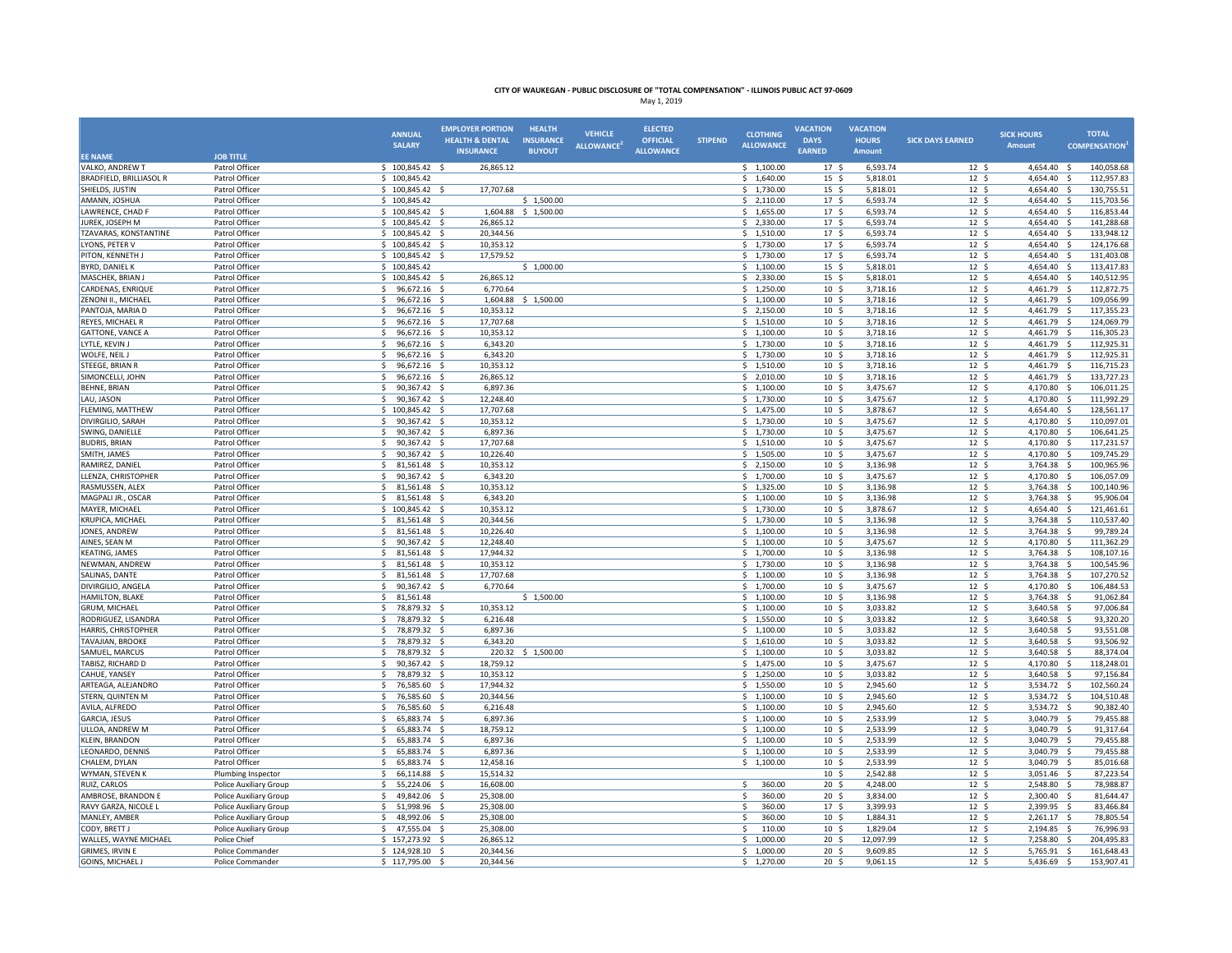|                                            |                                                    | <b>ANNUAL</b>                           | <b>EMPLOYER PORTION</b>         | <b>HEALTH</b>    | <b>VEHICLE</b>   | <b>ELECTED</b>   |                | <b>CLOTHING</b>          | <b>VACATION</b>                     | <b>VACATION</b>      |                                     | <b>SICK HOURS</b>       | <b>TOTAL</b>                      |
|--------------------------------------------|----------------------------------------------------|-----------------------------------------|---------------------------------|------------------|------------------|------------------|----------------|--------------------------|-------------------------------------|----------------------|-------------------------------------|-------------------------|-----------------------------------|
|                                            |                                                    | <b>SALARY</b>                           | <b>HEALTH &amp; DENTAL</b>      | <b>INSURANCE</b> | <b>ALLOWANCE</b> | <b>OFFICIAL</b>  | <b>STIPEND</b> | <b>ALLOWANCE</b>         | <b>DAYS</b>                         | <b>HOURS</b>         | <b>SICK DAYS EARNED</b>             | <b>Amount</b>           | <b>COMPENSATION</b>               |
| <b>EE NAME</b>                             | <b>JOB TITLE</b>                                   |                                         | <b>INSURANCE</b>                | <b>BUYOUT</b>    |                  | <b>ALLOWANCE</b> |                |                          | <b>EARNED</b>                       | Amount               |                                     |                         |                                   |
| CHASTAIN, SCOTT D                          | Police Commander                                   | \$117,795.00\$                          | 20,344.56                       |                  |                  |                  |                | \$1,460.00               | $20 \frac{2}{3}$                    | 9,061.15             | $12 \; \text{S}$                    | 5,436.69 \$             | 154,097.41                        |
| FITZGERALD, EDWARD T                       | Police Commander                                   | $$119,875.90$ \$                        | 20,344.56                       |                  |                  |                  |                | \$1,000.00               | 20 <sub>5</sub>                     | 9,221.22             | 12 <sup>5</sup>                     | 5,532.73 \$             | 155,974.42                        |
| FLORIP, JOSEPH H                           | Police Commander                                   | \$124,678.10                            | 26,865.12<br>- \$               |                  |                  |                  |                | \$1,000.00               | $20 \frac{2}{3}$                    | 9,590.62             | $12 \;$ \$                          | 5,754.37                | -\$<br>167,888.22                 |
| MULLEN, BRIAN W                            | Police Commander                                   | \$117,545.00                            | 20,344.56<br>- S                |                  |                  |                  |                | \$1,100.00               | 20 <sub>5</sub>                     | 9,041.92             | 12 <sup>5</sup>                     | 5,425.15                | S.<br>153,456.64                  |
| <b>BEACH, ROBERT S</b>                     | Police Commander                                   | \$117,545.00\$                          | 17,707.68                       |                  |                  |                  |                | \$1,270.00               | 20 <sub>5</sub>                     | 9,041.92             | $12 \frac{2}{7}$                    | 5,425.15 \$             | 150,989.76                        |
| NAVARRO, EDGARDO                           | Police Commander                                   | \$124,678.10\$                          | 13,327.44                       |                  |                  |                  |                | \$1,000.00               | 20 <sub>5</sub>                     | 9,590.62             | 12 <sup>5</sup>                     | 5,754.37                | 154,350.54<br>-\$                 |
| MANDRO, MICHAEL D                          | Police Commander                                   | \$117,045.00                            | 20,344.56<br>- \$               |                  |                  |                  |                | \$1,270.00               | 20 <sub>5</sub>                     | 9,003.46             | $12 \;$ \$                          | 5,402.08                | -\$<br>153,065.10                 |
| LEONARD, JAMES P                           | Police Lieutenant                                  | \$111,741.90                            |                                 | \$1,500.00       |                  |                  |                | \$1,270.00               | 20 <sub>5</sub>                     | 8,595.53             | 12 <sup>5</sup>                     | 5,157.32                | -\$<br>128,264.75                 |
| OLIVER, JONATHAN M                         | Police Lieutenant                                  | \$111,741.90                            | 13,364.16<br>- \$               |                  |                  |                  |                | \$1,270.00               | 20 <sub>5</sub>                     | 8,595.53             | 12 <sup>5</sup>                     | 5,157.32                | $\mathsf{S}$<br>140,128.91        |
| JOSEPH, ANTHONY J                          | Police Lieutenant                                  | $$110,841.90$ \$                        | 20,344.56                       |                  |                  |                  |                | \$1,270.00               | 20 <sup>5</sup>                     | 8,526.30             | 12 <sup>5</sup>                     | 5,115.78 \$             | 146,098.54                        |
| <b>BUCKINGHAM, TIMOTHY</b>                 | Police Lieutenant                                  | \$110,841.90                            | $\mathsf{s}$<br>26,513.28       |                  |                  |                  |                | \$1,270.00               | 20 <sub>5</sub>                     | 8,526.30             | 12 <sup>5</sup>                     | 5,115.78                | S.<br>152,267.26                  |
| WHITE, BEATRICE D                          | Police Records Spvsr                               | \$<br>80,005.04                         | 6,897.36                        |                  |                  |                  |                |                          | 20 <sub>5</sub>                     | 6,154.23             | 12 <sup>5</sup>                     | 3,692.54 \$             | 96,749.17                         |
| MCGURN, TIMOTHY J                          | Police Sergeant                                    | $$107,514.74$ \$                        | 20.344.56                       |                  |                  |                  |                | \$1,100.00               | Ś                                   |                      | 12 <sup>5</sup>                     | 4,962.22 \$             | 133,921.52                        |
| ROUSH, DEVIN W                             | Police Sergeant                                    | $$107,514.74$ \$                        | 13,364.16                       |                  |                  |                  |                | \$1,210.00               | 20 <sup>5</sup><br>20 <sub>5</sub>  | 8,270.36             | 12 <sup>5</sup><br>12 <sup>5</sup>  | 4,962.22 \$             | 135,321.48<br>S.                  |
| WALKER, WILLIAM G<br>FONG, JOHN            | Police Sergeant<br>Police Sergeant                 | $$107,514.74$ \$<br>\$102,441.84        | 18,759.12<br>20,344.56<br>- \$  |                  |                  |                  |                | \$1,100.00<br>\$1,100.00 | 20 <sup>5</sup>                     | 8,270.36<br>7,880.14 | 12 <sup>5</sup>                     | 4,962.22<br>4,728.08    | 140,606.44<br>136,494.63<br>-\$   |
| LOPEZ, FRANCISCO C                         | Police Sergeant                                    | 105,452.02 \$                           | 19,529.76                       |                  |                  |                  |                | \$1,430.00               | 20 <sup>5</sup>                     | 8,111.69             | 12 <sup>5</sup>                     | 4,867.02                | -\$<br>139,390.49                 |
| THOMAS, SCOTT M                            | Police Sergeant                                    | $$107,514.74$ \$                        | 10,353.12                       |                  |                  |                  |                | \$1,100.00               | 20 <sub>5</sub>                     | 8,270.36             | 12 <sup>5</sup>                     | 4.962.22 \$             | 132.200.44                        |
| AGALIANOS, ELIAS                           | Police Sergeant                                    | $$102,441.84$ \$                        | 20,344.56                       |                  |                  |                  |                | \$1,250.00               | 20 <sup>5</sup>                     | 7,880.14             | 12 <sup>5</sup>                     | 4,728.08 \$             | 136,644.63                        |
| JACKSON, MARC                              | Police Sergeant                                    | $$107,514.74$ \$                        | 20,344.56                       |                  |                  |                  |                | \$1,190.00               | 20 <sub>5</sub>                     | 8,270.36             | 12 <sup>5</sup>                     | 4,962.22                | 142,281.88<br>s.                  |
| HALL, MONTAGUE A                           | Police Sergeant                                    | \$104,438.12                            | 19,529.76<br>- s                |                  |                  |                  |                | \$1,460.00               | $20 \frac{2}{3}$                    | 8,033.70             | $12 \;$ \$                          | 4,820.22                | -Ś<br>138,281.80                  |
| LANGLAIS, BRANDON J                        | Police Sergeant                                    | $$107,514.74$ \$                        | 6,343.20                        |                  |                  |                  |                | \$1,100.00               | 20 <sub>5</sub>                     | 8,270.36             | $12 \frac{2}{7}$                    | 4,962.22 \$             | 128,190.52                        |
| NEAL, CRAIG E                              | Police Sergeant                                    | \$102,441.84                            | 20,344.56                       |                  |                  |                  |                | \$1,100.00               | $20 \frac{2}{3}$                    | 7,880.14             | $12 \frac{2}{7}$                    | 4,728.08                | 136,494.63<br>- Ś                 |
| <b>HAWBAKER, BRIAN K</b>                   | Police Sergeant                                    | \$103,434.99                            | 17,579.52<br>$\prec$            |                  |                  |                  |                | \$1,100.00               | $20 \frac{2}{3}$                    | 7,956.54             | $12 \div$                           | 4,773.92                | -\$<br>134,844.97                 |
| SPIEWAK, JOHN R                            | Police Sergeant                                    | \$101,455.25                            | 26,050.32<br>-\$                |                  |                  |                  |                | \$1,730.00               | $20 \frac{2}{3}$                    | 7,804.25             | $12 \;$ \$                          | 4,682.55                | $\ddot{\mathsf{s}}$<br>141,722.37 |
| BRADFIELD JR., BRIAN P                     | Police Sergeant                                    | \$<br>104,407.94                        | 20,344.56<br>- \$               |                  |                  |                  |                | \$1,220.00               | 17 <sup>5</sup>                     | 6,826.67             | 12 <sup>5</sup>                     | 4,818.83                | $\mathsf{S}$<br>137,618.00        |
| GARCIA, CESAR                              | Police Sergeant                                    | \$101,427.56                            | 20,344.56                       |                  |                  |                  |                | \$1,100.00               | 17 <sup>5</sup>                     | 6,631.80             | $12 \;$ \$                          | 4,681.27                | 134,185.19<br>-\$                 |
| MAYS, BARRETT                              | Police Sergeant                                    | \$100,450.74\$                          | 18,759.12                       |                  |                  |                  |                | \$1,700.00               | 10 <sup>5</sup>                     | 3,863.49             | 12 <sup>5</sup>                     | 4,636.19 \$             | 129,409.54                        |
| TOMLIN, RUSSELL S                          | Principal Planner                                  | <sub>S</sub><br>93,613.96               | 26,865.12<br>- s                |                  |                  |                  |                |                          | $20 \frac{2}{3}$                    | 7,201.07             | $12 \;$ \$                          | 4,320.64                | $\ddot{\varsigma}$<br>132,000.80  |
| CALIENDO, ANGELO J                         | Property Evidence Manager                          | -Ś<br>66,948.88                         | - \$<br>17,707.68               |                  |                  |                  |                |                          | 20 <sub>5</sub>                     | 5,149.91             | 12 <sup>5</sup>                     | 3,089.95 \$             | 92,896.42                         |
| HAWBAKER, BETH A                           | <b>Property Evidence Manager</b>                   | 53,895.92 \$<br>\$                      | 10,353.12                       |                  |                  |                  |                |                          | 10 <sup>5</sup>                     | 2,072.92             | $12 \;$ \$                          | 2,487.50 \$             | 68,809.46                         |
| MAROCCO, BARBARA                           | Pt Clerical Tech <sup>4</sup>                      | \$<br>51,118.10                         |                                 |                  |                  |                  |                |                          | 20 <sup>5</sup>                     | 3,932.16             | 12 <sup>5</sup>                     | 2,359.30                | 57,409.56<br>-\$                  |
| <b>TORRES, ARTURO S</b>                    | Public Works Supervisor                            | 83,008.04<br>-Ś                         | 25,308.00<br>$\dot{\mathbf{S}}$ |                  |                  |                  |                | \$<br>350.00             | 20 <sub>5</sub>                     | 6,385.23             | 12 <sup>5</sup>                     | 3,831.14 \$             | 118,882.41                        |
| JOHNSTON, DIANE L                          | Public Works Supervisor                            | 73,850.06<br>-S                         | 16,608.00<br>- \$               |                  |                  |                  |                | 175.00<br>\$             | 20 <sub>5</sub>                     | 5,680.77             | $12 \div$                           | $3,408.46$ \$           | 99,722.30                         |
| <b>GARLAND, CHRIS A</b>                    | Public Works Supervisor                            | 79,832.92<br>-S<br>\$                   | 16,608.00<br>- \$<br>$\cdot$    |                  |                  |                  |                | \$<br>350.00<br>\$       | 20 <sub>5</sub>                     | 6,140.99<br>6,354.46 | 12 <sup>5</sup>                     | 3,684.60 \$             | 106,616.51<br>118,258.18          |
| MCKNIGHT, FELLIE<br>BETHKE, DAVID M        | Public Works Supervisor<br>Public Works Supervisor | 82,608.04<br>$\mathcal{S}$<br>73,450.06 | 25,308.00<br>25,308.00<br>-S    |                  |                  |                  |                | 175.00<br>\$<br>175.00   | 20 <sub>5</sub><br>20 <sup>5</sup>  | 5,650.00             | $12 \div$<br>12 <sup>5</sup>        | 3,812.68<br>3,390.00    | -\$<br>-\$<br>107,973.07          |
| ZNIDERSIC, GARY F                          | Public Works Supervisor                            | \$<br>82.208.04                         | 16,608.00<br>- S                |                  |                  |                  |                | S.<br>175.00             | 20 <sub>5</sub>                     | 6.323.70             | 12 <sup>5</sup>                     | 3,794.22 \$             | 109,108.95                        |
| JENKINS, ALONZO O                          | Public Works Supervisor                            | 68,860.94<br>S.                         | 16,608.00<br>- S                |                  |                  |                  |                | 110.00<br>S.             | 20 <sub>5</sub>                     | 5,297.00             | 12 <sup>5</sup>                     | 3,178.20                | 94,054.13<br>-\$                  |
| <b>NEEDHAM, PATRICK R</b>                  | Public Works Supervisor                            | Ŝ.<br>97.520.02                         |                                 | \$1,500.00       |                  |                  |                | S.<br>110.00             | 17 <sup>5</sup>                     | 6,376.31             | 12 <sup>5</sup>                     | 4,500.92                | 110,007.25<br>-Ś                  |
| <b>BAILEY, WAYNE</b>                       | <b>Rehabilitation Coordinator</b>                  | -Ś<br>59,686.90                         | 347.04<br>.s                    | \$1,500.00       |                  |                  |                |                          | 10 <sup>5</sup>                     | 2,295.65             | 12 <sup>5</sup>                     | 2,754.78                | 66,584.37<br>−\$                  |
| <b>KAY, KAREN</b>                          | <b>Senior Accountant</b>                           | $\mathcal{S}$<br>71.705.92              | 17.707.68<br>- Ś                |                  |                  |                  |                |                          | 10 <sup>5</sup>                     | 2.757.92             | 12 <sup>5</sup>                     | 3.309.50                | 95.481.02<br>-Ś                   |
| MARTINEZ, SHERI                            | Senior Accountant                                  | 68,921.06 \$<br>\$                      | 17,707.68                       |                  |                  |                  |                |                          | 10 <sup>5</sup>                     | 2,650.81             | $12 \quad$                          | 3,180.97 \$             | 92,460.52                         |
| <b>GARCIA, JUAN</b>                        | Senior Accountant                                  | \$<br>67,570.10 \$                      | 12,339.36                       |                  |                  |                  |                |                          | 10 <sup>5</sup>                     | 2,598.85             | 12 <sup>5</sup>                     | $3,118.62$ \$           | 85,626.93                         |
| SABOURIN, STEVEN W                         | Senior Planner                                     | S,<br>86,194.96                         | 17,707.68                       |                  |                  |                  |                |                          | $20 \frac{2}{3}$                    | 6,630.38             | $12 \frac{2}{7}$                    | 3,978.23 \$             | 114,511.25                        |
| TEKAMPE, CINDY M                           | Special Projects Analyst                           | -Ś<br>90,157.12 \$                      | 10,353.12                       |                  |                  |                  |                |                          | 20 <sub>5</sub>                     | 6,935.16             | 12 <sup>5</sup>                     | $4,161.10$ \$           | 111,606.50                        |
| FIGUEROA, M SUSANA                         | Special Projects Analyst                           | \$<br>67,570.10 \$                      | 13,364.16                       |                  |                  |                  |                |                          | 10 <sup>5</sup>                     | 2,598.85             | $12 \frac{2}{7}$                    | 3,118.62 \$             | 86,651.73                         |
| PITCHFORD, MARKUS                          | Special Projects Analyst                           | \$<br>67,570.10 \$                      | 10,353.12                       |                  |                  |                  |                |                          | 10 <sup>5</sup>                     | 2,598.85             | 12 <sup>5</sup>                     | 3,118.62 \$             | 83,640.69                         |
| MAILLARD, THOMAS                           | Special Projects Analyst                           | <sub>S</sub><br>67,570.10               | 10,353.12<br>- \$               |                  |                  |                  |                |                          | 10 <sup>5</sup>                     | 2,598.85             | $12 \;$ \$                          | 3,118.62                | 83,640.69<br>-\$                  |
| MAGNUSON, DAVID S                          | Sr. Telecommunicator                               | -Ś<br>69,994.90                         | 9,202.80<br>- s                 |                  |                  |                  |                |                          | 20 <sub>5</sub>                     | 5,384.22             | $\overline{12}$ \$                  | 3,230.53                | 87,812.46<br>-\$                  |
| YANCY, TONIA L                             | Sr. Telecommunicator                               | 60,563.90<br>-Ś                         | 15,534.48<br>- \$               |                  |                  |                  |                |                          | 20 <sub>5</sub>                     | 4,658.76             | $12 \div$                           | 2,795.26 \$             | 83,552.40                         |
| <b>WALTERS, INGRID</b>                     | Sr. Telecommunicator                               | \$<br>63,740.04                         | 9,202.80<br>- S                 |                  |                  |                  |                |                          | 10 <sup>5</sup>                     | 2,451.54             | 12 <sup>5</sup>                     | 2,941.85 \$             | 78,336.23                         |
| <b>AVALOS, MARY A</b>                      | Staff Accountant                                   | \$<br>67,717.02                         | 20,344.56<br>- S                |                  |                  |                  |                |                          | 20 <sub>5</sub>                     | 5,209.00             | $12 \div$                           | 3,125.40 \$             | 96,395.98                         |
| MORALES, ITZEL                             | <b>Staff Accountant</b>                            | \$<br>59,686.90                         | 13,073.52                       |                  |                  |                  |                |                          | 10 <sup>5</sup>                     | 2,295.65             | 12 <sup>5</sup>                     | 2,754.78 \$             | 77,810.85                         |
| GARZA, IRMA                                | Telecommunicator                                   | \$<br>86,579.92                         | 17,707.68<br>- S                |                  |                  |                  |                |                          | 20 <sub>5</sub>                     | 6,659.99             | $12 \;$ \$                          | 3,996.00                | S.<br>114,943.59                  |
| MONK, DONNA V<br><b>GALLEGOS, SHARON M</b> | Telecommunicator<br>Telecommunicator               | 72,955.92 \$<br>\$<br>59,307.06<br>\$   | 10,353.12<br>11,879.28<br>- \$  |                  |                  |                  |                |                          | $20 \frac{2}{3}$<br>20 <sup>5</sup> | 5,611.99<br>4,562.08 | $12 \frac{2}{7}$<br>12 <sup>5</sup> | 3,367.20 \$<br>2,737.25 | 92,288.23<br>78,485.67<br>-\$     |
| <b>BUTLER, TYSLY R</b>                     | Telecommunicator                                   | <sub>S</sub><br>59,307.06               | 11,084.00<br>- Ś                |                  |                  |                  |                |                          | 20 <sub>5</sub>                     | 4,562.08             | 12 <sup>5</sup>                     | 2,737.25                | 77,690.39<br>-\$                  |
| ARENAS, JAVIER D                           | Telecommunicator                                   | 66,244.88<br>-Ś                         | 20,344.56<br>- 5                |                  |                  |                  |                |                          | 17 <sup>5</sup>                     | 4,331.40             | 12 <sup>5</sup>                     | 3,057.46                | 93,978.29<br>-\$                  |
| RAMIREZ, DAWN D                            | Telecommunicator                                   | 59,307.06<br>-Ś                         | 11,212.32<br>- \$               |                  |                  |                  |                |                          | 20 <sub>5</sub>                     | 4,562.08             | 12 <sup>5</sup>                     | 2,737.25 \$             | 77,818.71                         |
| MARION, NORMAN                             | Telecommunicator                                   | 59,307.06<br>-S                         | 6,018.24                        |                  |                  |                  |                |                          | 20 <sub>5</sub>                     | 4,562.08             | 12 <sup>5</sup>                     | 2,737.25 \$             | 72,624.63                         |
| KUMAR, REBECCA A                           | Telecommunicator                                   | Ŝ.<br>70,100.10                         | - \$<br>6,897.36                |                  |                  |                  |                |                          | 20 <sub>5</sub>                     | 5,392.32             | 12 <sup>5</sup>                     | 3,235.39 \$             | 85,625.16                         |
| <b>GRANA, MEGAN M</b>                      | Telecommunicator                                   | Ŝ.<br>59,057.06                         | 5,638.56<br>- \$                |                  |                  |                  |                |                          | 17 <sup>5</sup>                     | 3,861.42             | 12 <sup>5</sup>                     | 2,725.71                | -\$<br>71,282.75                  |